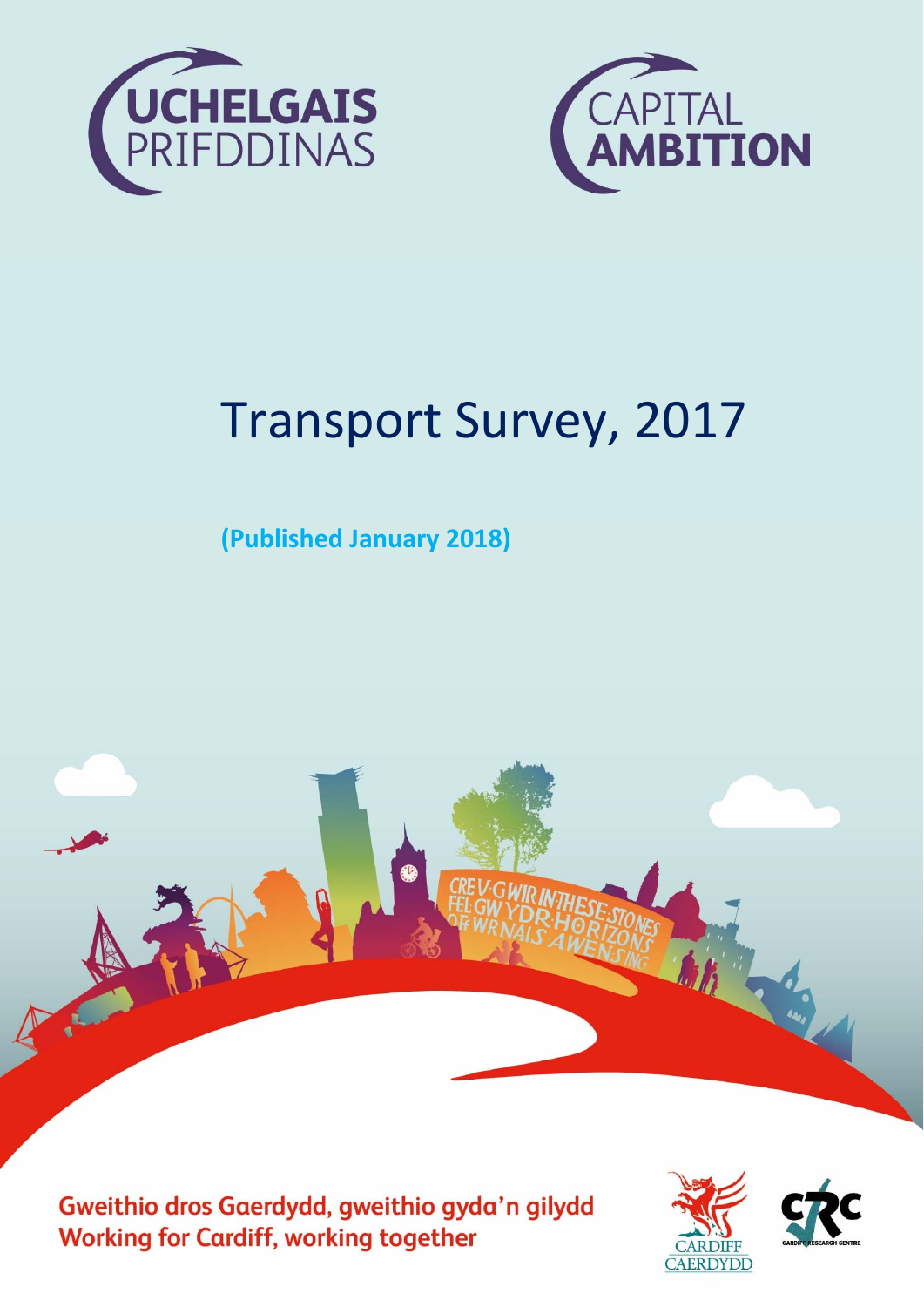## *"Delivering effective research and consultation and first class research and information services"*

Cardiff Research Centre delivers key research, information and multimedia services for Cardiff Council and other key organisations in Cardiff and Wales.

Core services include:

- Collection, analysis and interpretation of primary survey data.
- Analysis and interpretation of a wide range of secondary demographic and socio‐economic statistical data.
- Specialised studies on a wide range of topics includingsocial, economic and demographic subjects.
- Quantitative and qualitative research and consultation projects.
- Management Cardiff Citizens' Panel.
- Focus Group and meeting facilitation.
- Advice and support on all aspects of research and consultation.
- GIS mapping services
- Professional multimedia support in relation to presentations, conferences, meetings, graphic design services and internet development.

For further information please contact

Cardiff Research Centre

■ 029 2087 3217

 $\boxtimes$  research@cardiff.gov.uk

 $\boxtimes$  consultation@cardiff.gov.uk



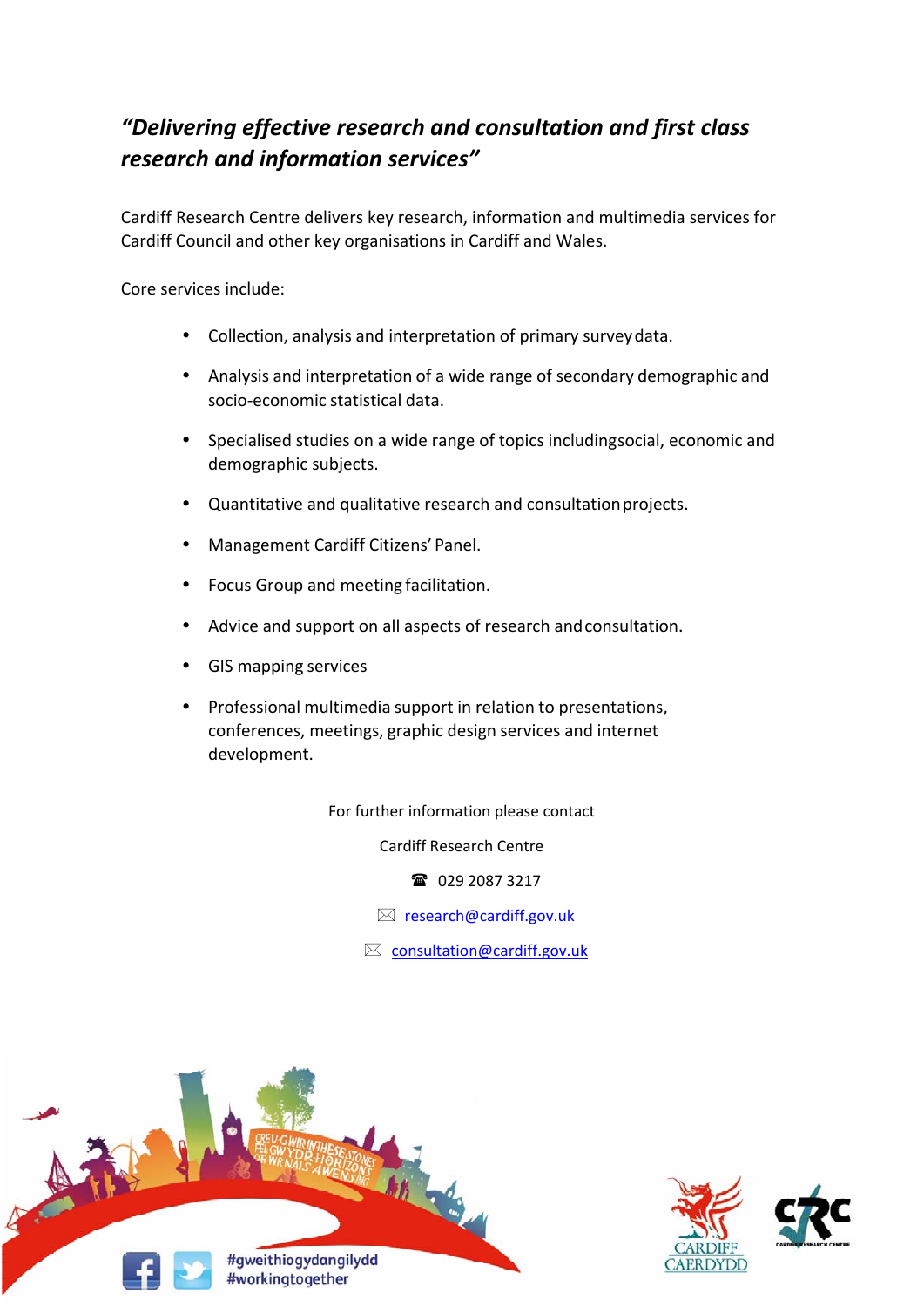## **CONTENTS**

| 1.0  | <b>INTRODUCTION</b>                                                                                                                             | Page<br>4      |
|------|-------------------------------------------------------------------------------------------------------------------------------------------------|----------------|
| 2.0  | <b>METHODOLOGY</b>                                                                                                                              | 4              |
| 3.0  | <b>RESPONDENTS</b>                                                                                                                              | 4              |
| 4.0  | <b>RESULTS:</b>                                                                                                                                 | 7              |
| 4.1  | How satisfied are you with the following facilities in Cardiff?                                                                                 | $\overline{7}$ |
| 4.2  | How do you travel to or from the following activities?                                                                                          | 11             |
| 4.3  | If currently in employment, how often do you travel by the following types of<br>transport when commuting to or from work?                      | 14             |
| 4.4  | How satisfied or dissatisfied are you with each of the following elements of your<br>local bus services, whether you normally use them or not?  | 15             |
| 4.5  | How satisfied or dissatisfied are you with each of the following elements of cycling<br>facilities, whether you normally use them or not?       | 15             |
| 4.6  | How safe do you feel cycling and walking in Cardiff?                                                                                            | 16             |
| 4.7  | How serious do you think travel and transport problems are in Cardiff?                                                                          | 19             |
| 4.8  | What improvements would you like to see to transport in Cardiff, and what do you<br>think Cardiff's priorities for future investment should be? | 21             |
| 5.0  | <b>RESPONDENT PROFILE:</b>                                                                                                                      | 23             |
| 5.1  | Car ownership                                                                                                                                   | 23             |
| 5.2  | Age                                                                                                                                             | 23             |
| 5.3  | Gender                                                                                                                                          | 24             |
| 5.4  | Children in households                                                                                                                          | 24             |
| 5.5  | Working status                                                                                                                                  | 24             |
| 5.6  | Housing tenure                                                                                                                                  | 25             |
| 5.7  | Disability                                                                                                                                      | 25             |
| 5.8  | <b>Medical conditions</b>                                                                                                                       | 25             |
| 5.9  | Religion                                                                                                                                        | 26             |
| 5.10 | Sexual orientation                                                                                                                              | 26             |
| 5.11 | <b>Marital status</b>                                                                                                                           | 27             |
| 5.12 | Ethnicity                                                                                                                                       | 27             |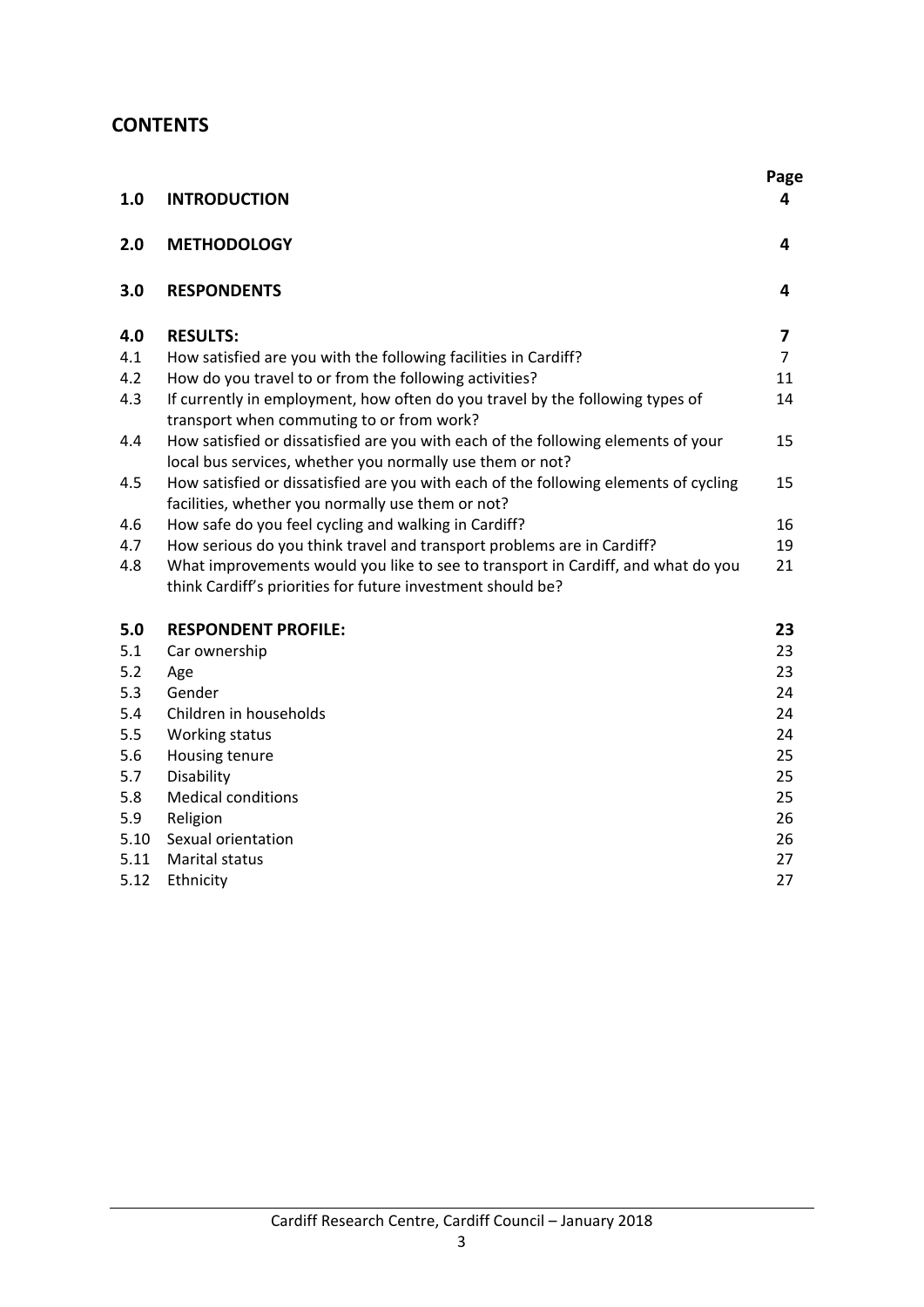## **1.0 INTRODUCTION**

Cardiff Council is seeking to achieve a step-change in how people commute into, and travel around the city and prioritise sustainable travel modes. Responses to this survey will inform the transport improvement priorities in Cardiff and help the city manage growth effectively.

## **2.0 METHODOLOGY**

This year is the first time that the Transport Survey has been a standalone survey. Prior to this, it formed part of Cardiff Council's Ask Cardiff Survey, which, in contrast, covers a wide range of topics. In previous years, paper versions of the Ask Cardiff Survey were also sent to a sample of several thousand Cardiff residents. However, this ceased in 2017 with the survey essentially becoming online only. These methodological changes may have resulted in a change to the profile/characteristics of respondents for 2017 compared with previous years.

The internet-based survey was available to complete online from 7<sup>th</sup> August to 29<sup>th</sup> September 2017. The introduction to the online questionnaire stated that a paper copy was available on demand although no requests of this kind were received.

An initial email inviting people to complete the survey was sent to 84,868 addresses on Cardiff Council databases, and it was advertised via a banner on the Cardiff Council website and on the Council's internal computer system Digigov. It was also regularly promoted during the consultation period through social media via @cardiffcouncil, @cardiffdebate and using #KeepCardiffMoving – Facebook had a reach of 11,000 and Twitter 503.2k with the campaign receiving 65 Retweets/Shares and 21 Likes. In addition, the survey was picked up and promoted by Sustrans, a charity who work to make it easier for people to walk and cycle.

## **3.0 RESPONDENTS**

In total, 4,802 valid responses were received, although some of these were only partially completed. 103 of the surveys were completed using the Welsh language version.

The Table overleaf shows a breakdown of the place of residence of respondents. Almost nine‐tenths (88.7%) live in Cardiff, although the Cardiff East and City & Cardiff South Neighbourhood Partnership Areas only accounted for 251 and 370 respondents respectively. Outside of Cardiff, the Vale of Glamorgan (219 respondents) was the most common location, followed by Rhondda Cynon Taff (78) and Caerphilly (51).

The place of residence of respondents (who provided a valid postcode) from across SE Wales and within Cardiff can be seen in the maps on page 3: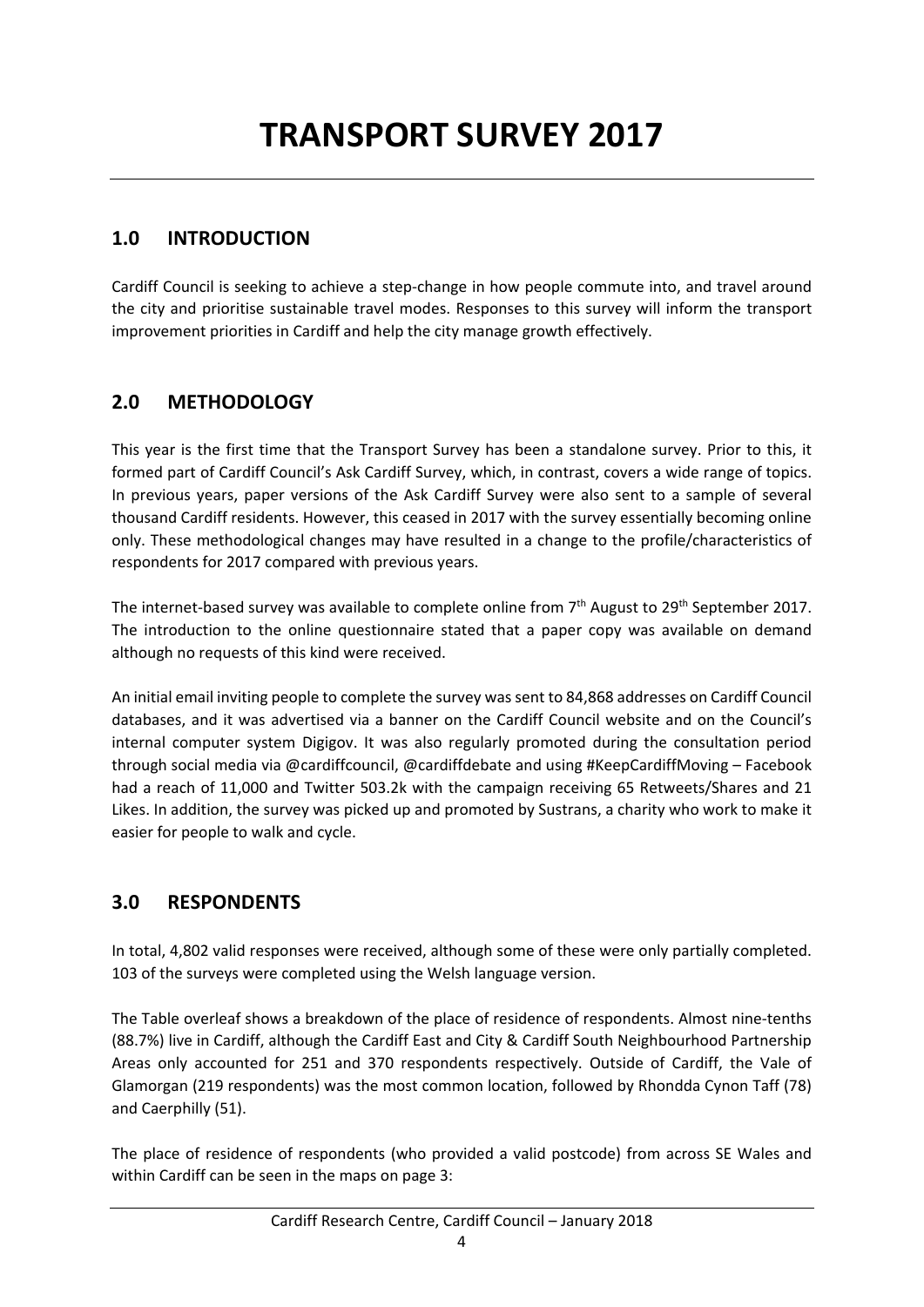| <b>Place of Residence of Respondents</b> |                |       |  |  |
|------------------------------------------|----------------|-------|--|--|
| <b>Place of residence</b>                | No.            | %     |  |  |
| <b>Cardiff</b>                           | 4,260          | 88.7  |  |  |
| <b>Cardiff East</b>                      | 251            | 5.2   |  |  |
| <b>Cardiff North</b>                     | 1,390          | 28.9  |  |  |
| <b>Cardiff South East</b>                | 616            | 12.8  |  |  |
| <b>Cardiff South West</b>                | 611            | 12.7  |  |  |
| <b>Cardiff West</b>                      | 994            | 20.7  |  |  |
| City & Cardiff South                     | 370            | 7.7   |  |  |
| Unknown NPA (Cathays)                    | 28             | 0.6   |  |  |
| <b>Outside of Cardiff</b>                | 541            | 11.3  |  |  |
| <b>Elsewhere in Wales</b>                | 491            | 10.2  |  |  |
| <b>Blaenau Gwent</b>                     | 3              | 0.1   |  |  |
| <b>Bridgend</b>                          | 24             | 0.5   |  |  |
| Caerphilly                               | 51             | 1.1   |  |  |
| Carmarthenshire                          | 4              | 0.1   |  |  |
| Merthyr Tydfil                           | 6              | 0.1   |  |  |
| Monmouthshire                            | 14             | 0.3   |  |  |
| Newport                                  | 37             | 0.8   |  |  |
| Pembrokeshire                            | $\mathbf{1}$   | 0.0   |  |  |
| Powys                                    | $\overline{2}$ | 0.0   |  |  |
| Rhondda Cynon Taff                       | 78             | 1.6   |  |  |
| Swansea                                  | 5              | 0.1   |  |  |
| Torfaen                                  | 15             | 0.3   |  |  |
| Vale of Glamorgan                        | 219            | 4.6   |  |  |
| Wrexham                                  | $\mathbf{1}$   | 0.0   |  |  |
| Unknown (Wales)                          | 31             | 0.6   |  |  |
| <b>England</b>                           | 11             | 0.2   |  |  |
| Dudley                                   | $\mathbf{1}$   | 0.0   |  |  |
| Forest of Dean                           | 3              | 0.1   |  |  |
| Kingston upon Thames                     | $\mathbf{1}$   | 0.0   |  |  |
| Poole                                    | $\mathbf{1}$   | 0.0   |  |  |
| Reading                                  | $\mathbf{1}$   | 0.0   |  |  |
| South Gloucestershire                    | $\mathbf{1}$   | 0.0   |  |  |
| Southwark                                | $\mathbf{1}$   | 0.0   |  |  |
| Unknown (England)                        | $\overline{2}$ | 0.0   |  |  |
| <b>Unknown (Outside Cardiff)</b>         | 39             | 0.8   |  |  |
| <b>Unknown</b>                           | 1              | 0.0   |  |  |
| <b>Total</b>                             | 4,802          | 100.0 |  |  |

*NB. Location has been based on postcode (or the response to the 'ward of residence' question if the postcode was not valid).* 

*Respondents from Cardiff categorised as 'Unknown NPA (Cathays)' are those that indicated they lived in Cathays but did not provide a valid postcode. Therefore, it is not possible to determine whether they reside in Cardiff South East or City & Cardiff South.*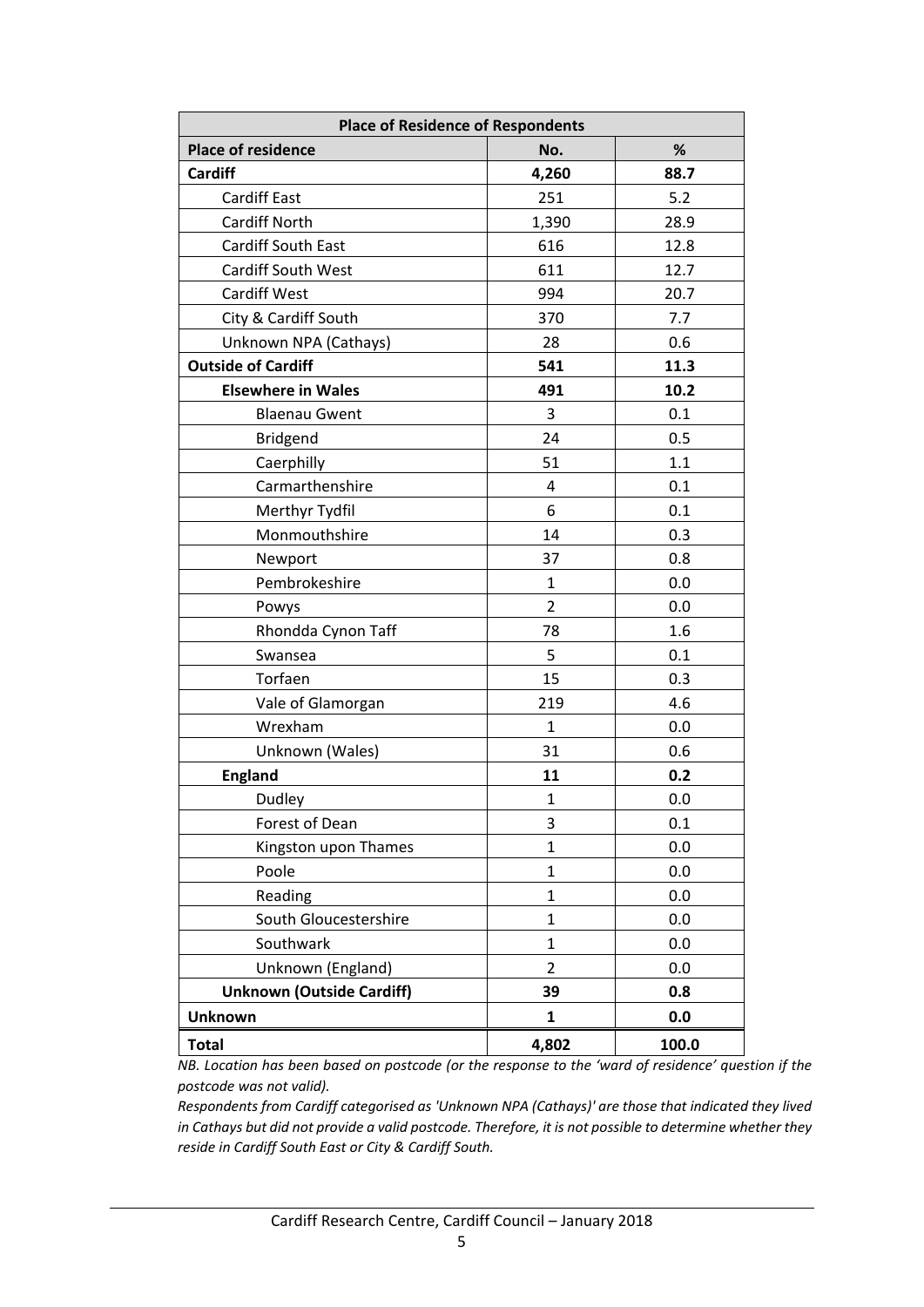

#### Cardiff Research Centre, Cardiff Council – January 2018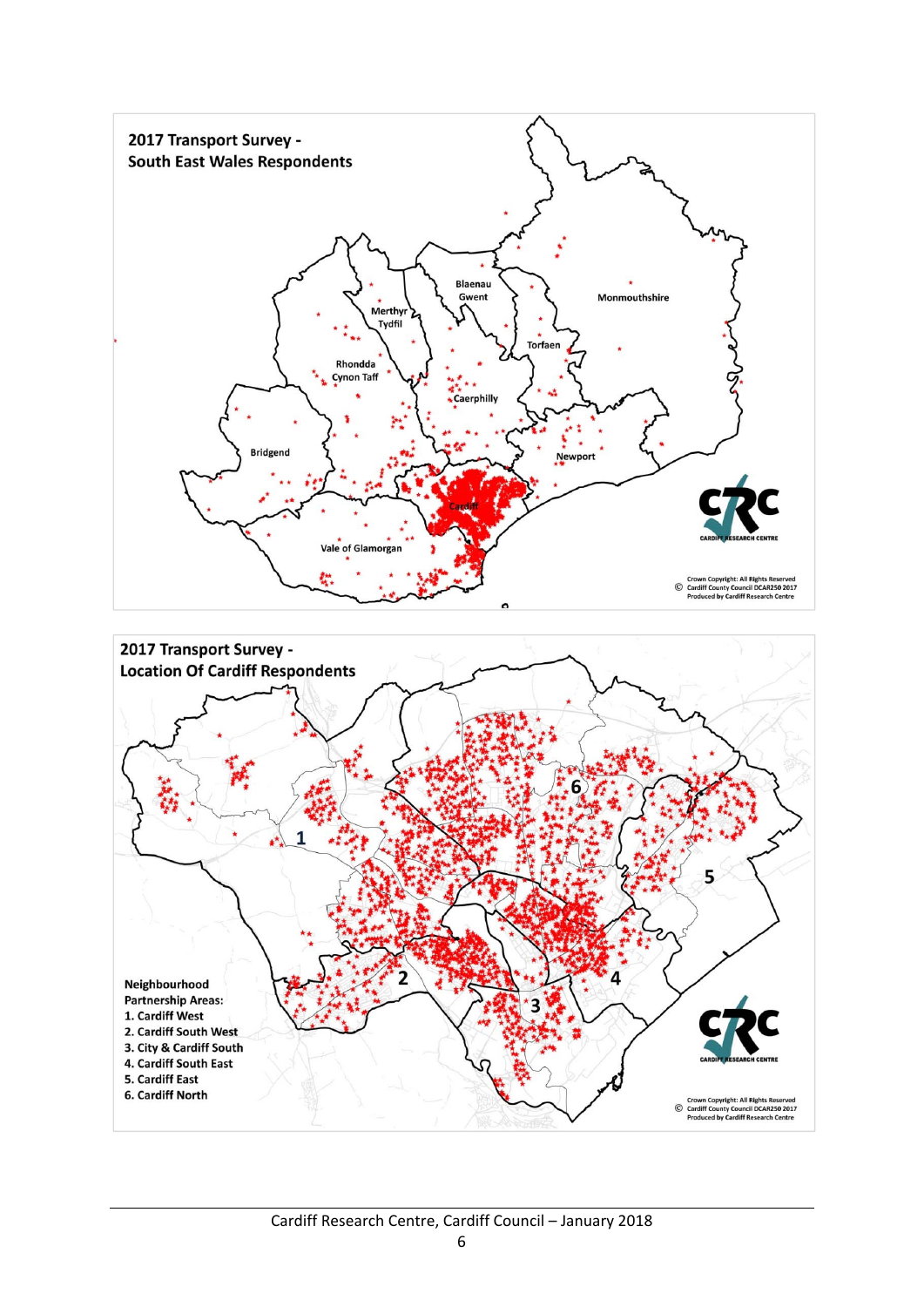## **4.0 RESULTS**

*[NB. These results are unweighted and reflect the observed numbers and percentages]* 

#### **4.1 How satisfied are you with the following facilities in Cardiff?**

Around three‐fifths (59.5%) of respondents were satisfied with Walking Facilities in Cardiff, while over half (54.8%) expressed satisfaction with Public Transport. In contrast, more than half of respondents (54.5%) were dissatisfied with Cycling Facilities including over a quarter (27.4%) that were very dissatisfied.



*Base sizes shown in brackets. Excludes 'Don't Know' responses.* 



*Base sizes shown in brackets. Excludes 'Don't Know' responses.* 

*NB. There are methodological differences in 2017 compared with previous years. From 2012 to 2016, the Transport Survey was not a standalone survey and instead formed part of Cardiff Council's Ask Cardiff Survey, which covers a wide range of topics.*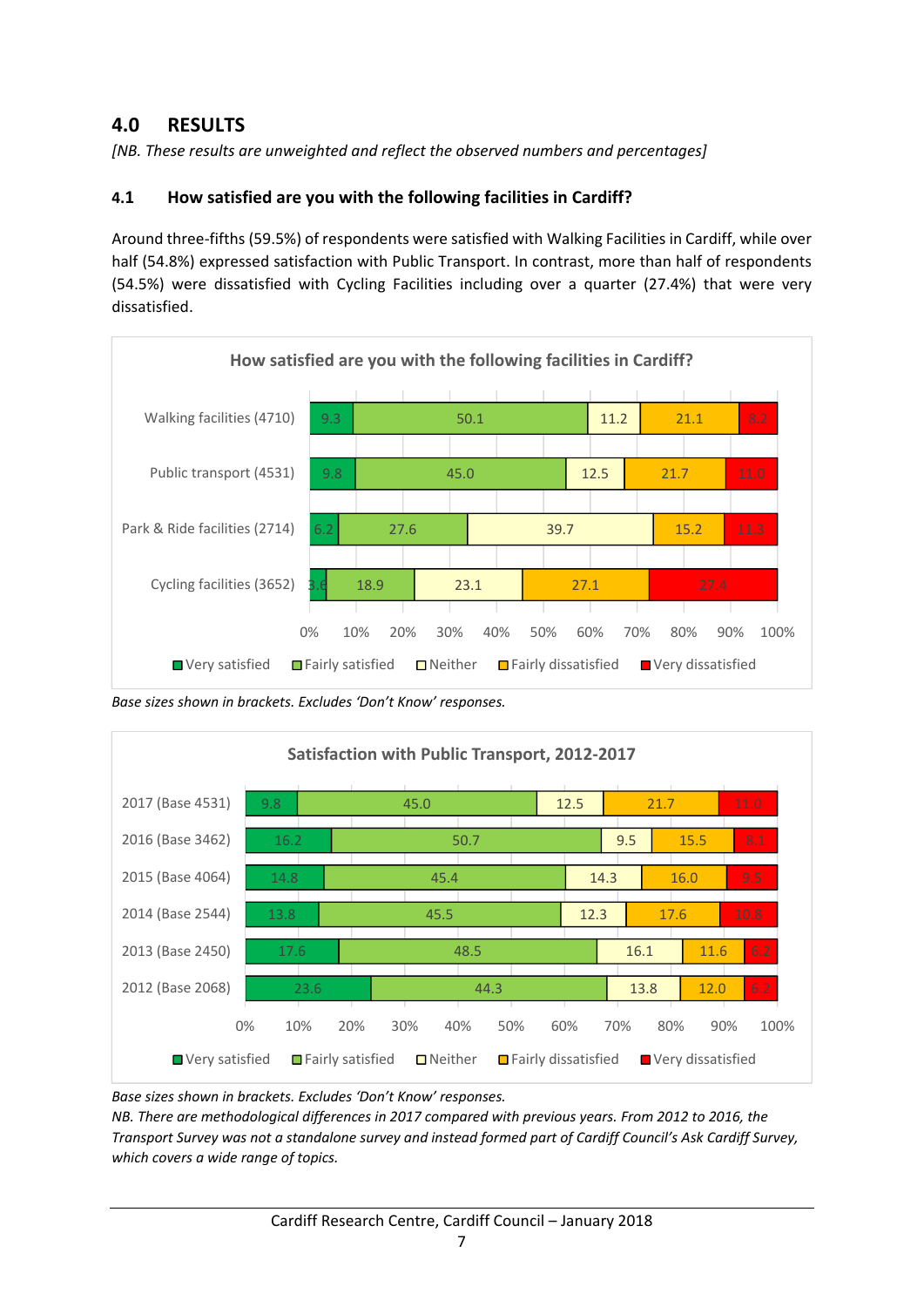The chart above looks at satisfaction with Public Transport between 2012 and 2017. This shows that, during this period, satisfaction levels were at their lowest in 2017 and had fallen significantly on the previous year.

When analysed by neighbourhood partnership area (NPA), it can be seen that satisfaction with Public Transport was highest in Cardiff North (61.0%), compared with just 50.0% in Cardiff West. In terms of the demographic groups, almost two-thirds of those aged 55+ (65.2%) were satisfied with Public Transport compared with 48.8% of minority ethnic respondents and 48.9% of those aged under 35.



*Base sizes shown in brackets. Excludes 'Don't Know' responses.* 



*Base sizes shown in brackets. Excludes 'Don't Know' responses.* 

Satisfaction with Walking Facilities was greatest in City & Cardiff South (65.9%) and for under 35s (65.9%). In contrast, it was lowest in Cardiff East (50.2%) and for those identifying themselves as disabled (48.1%).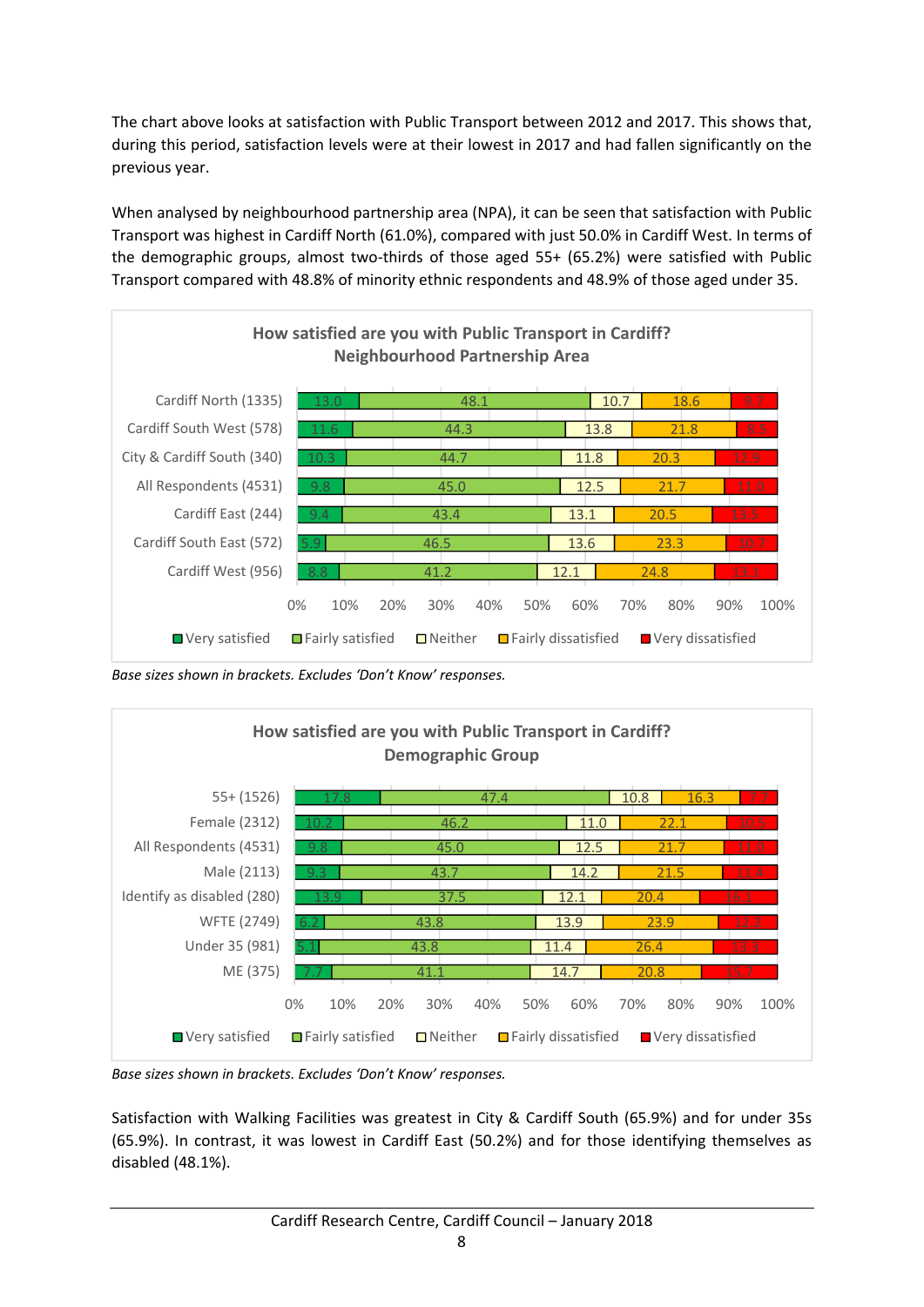

*Base sizes shown in brackets. Excludes 'Don't Know' responses.* 



*Base sizes shown in brackets. Excludes 'Don't Know' responses.* 

Satisfaction with Cycling Facilities in Cardiff was low across each of the NPAs and demographic groups, with highs of just 29.8% in Cardiff West and 25.0% for those aged 55+ respectively. In contrast, almost two-thirds of respondents from Cardiff South East (65.9%) and Cardiff South West (63.0%) and around three‐fifths of under 35s (59.6%) displayed dissatisfaction with these facilities.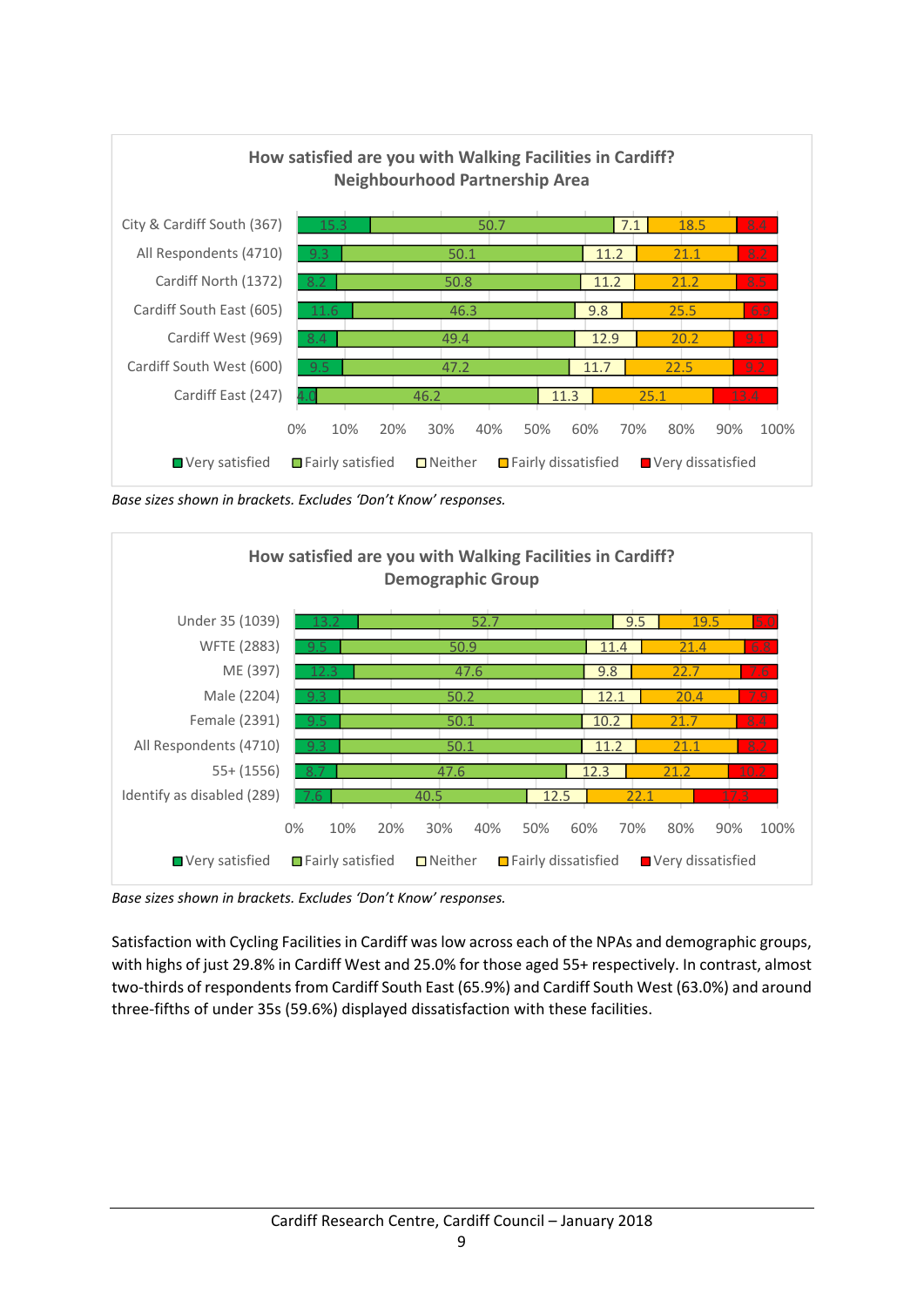

*Base sizes shown in brackets. Excludes 'Don't Know' responses.* 



*Base sizes shown in brackets. Excludes 'Don't Know' responses.* 

Cardiff East respondents (46.7%) were most likely to be satisfied with Park & Ride Facilities in Cardiff, compared with just 26.9% in Cardiff South East. However, Cardiff West (34.1%) had the highest proportion of respondents that were dissatisfied to some extent. Satisfaction with these facilities was very similar across the demographic groups although dissatisfaction was highest for those identifying themselves as disabled (31.8%).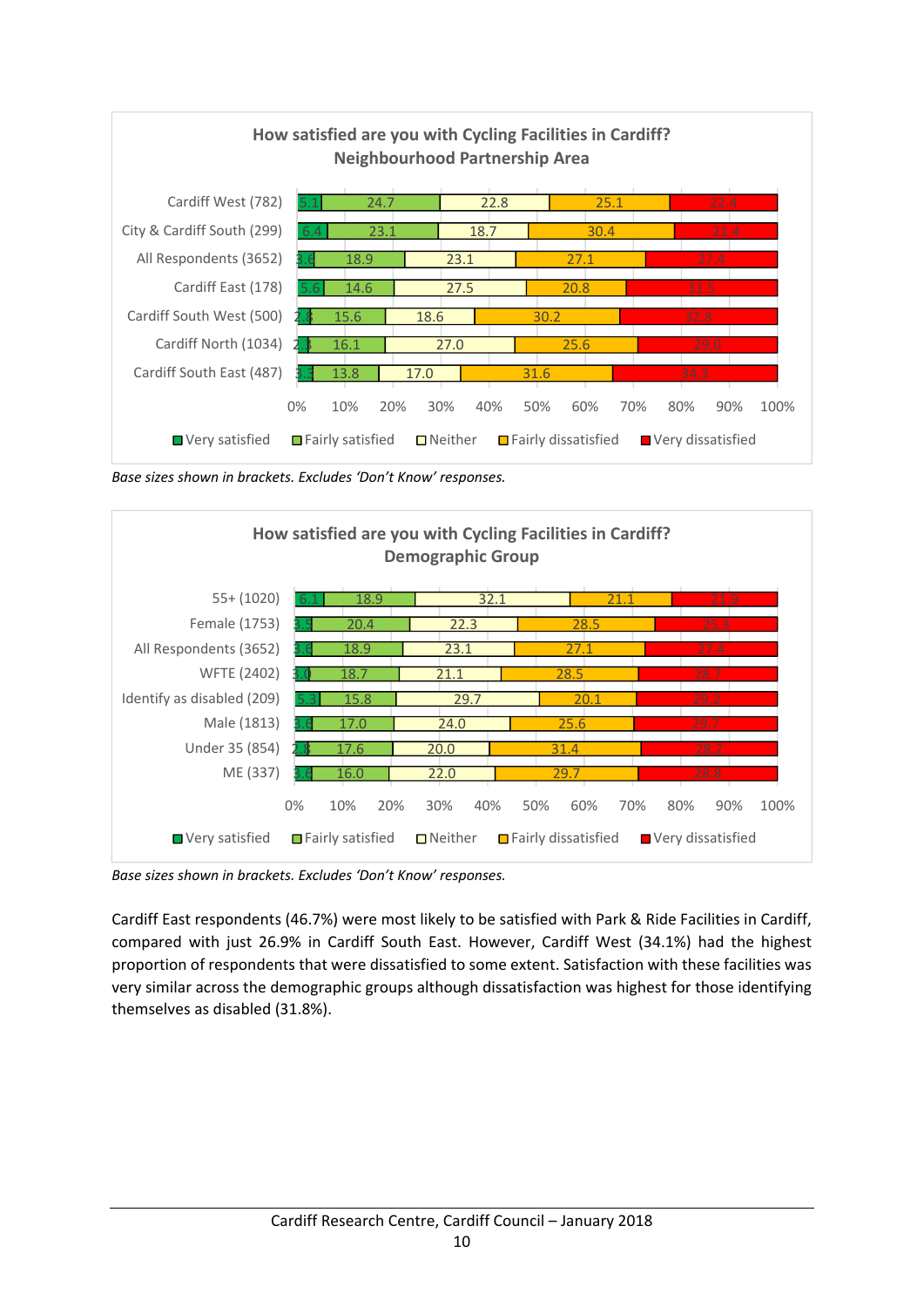

*Base sizes shown in brackets. Excludes 'Don't Know' responses.* 



*Base sizes shown in brackets. Excludes 'Don't Know' responses.* 

#### **4.2 How do you travel to or from the following activities?**

Car or van (driver alone) is the most popular mode of transport for respondents travelling for Other Shopping (54.1%), Education (35.1%) and Leisure Activities (48.4%). However, for City Centre Shopping, bus (49.3%) is the most common form of transport with almost half of respondents using this method. In fact, all modes of public transport are most likely to be used when shopping in the city centre.

Over a third of respondents travel on foot for each of the activities although it is most popular for Leisure Activities (43.4%). Bicycles (27.1%), a passenger in a car or van (20.1%) and taxis (22.0%) also have their highest rates of use for this activity.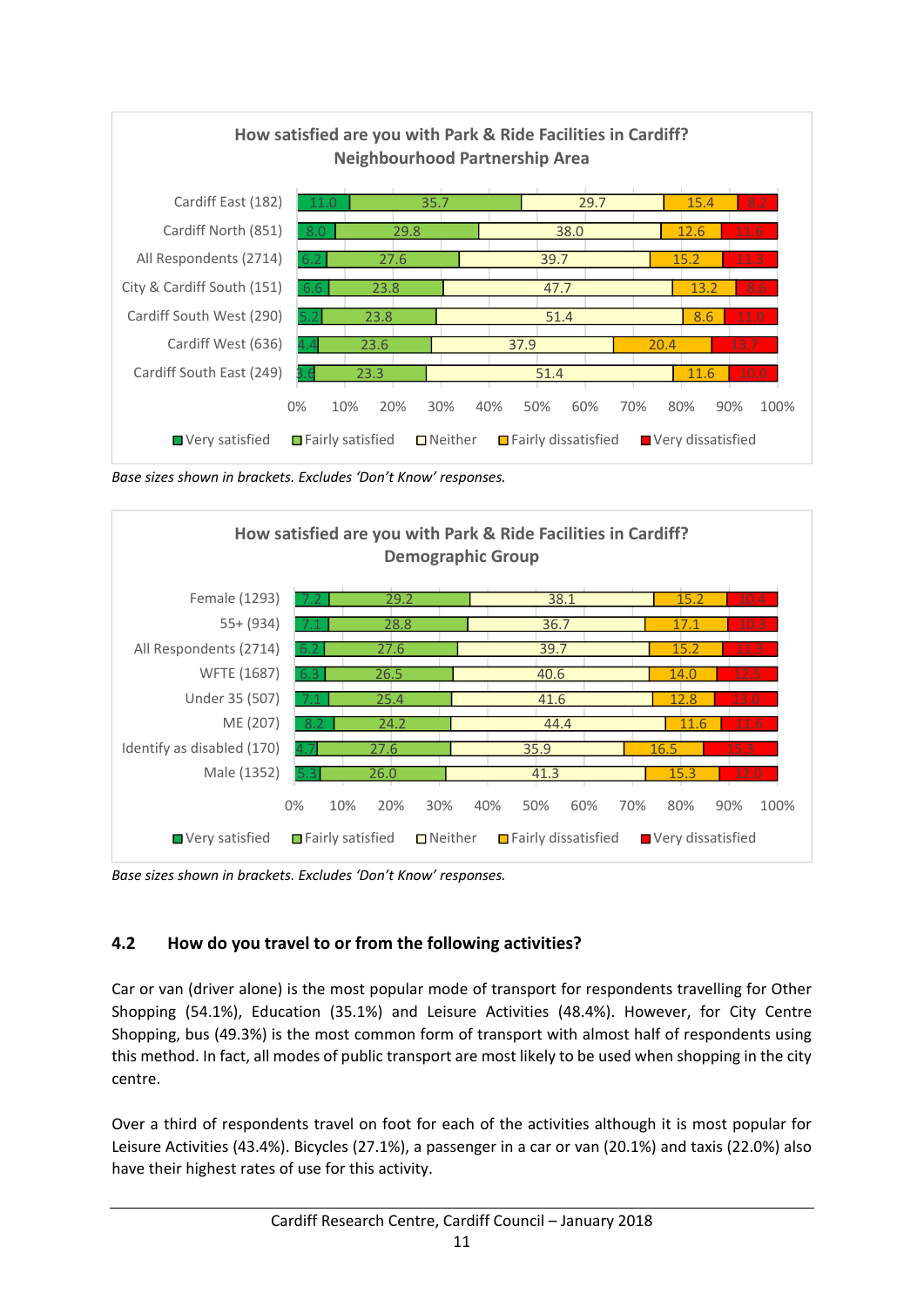| <b>Mode of transport</b>            | <b>City Centre</b><br><b>Shopping</b> |      | <b>Other</b><br><b>Shopping</b> |                          | <b>Education</b> |                          | Leisure<br><b>Activities</b> |      |
|-------------------------------------|---------------------------------------|------|---------------------------------|--------------------------|------------------|--------------------------|------------------------------|------|
|                                     | No.                                   | %    | No.                             | %                        | No.              | %                        | No.                          | %    |
| On Foot                             | 1,613                                 | 34.0 | 1,615                           | 36.7                     | 601              | 34.1                     | 1,875                        | 43.4 |
| Bicycle                             | 772                                   | 16.3 | 543                             | 12.3                     | 339              | 19.3                     | 1,172                        | 27.1 |
| <b>Bus</b>                          | 2,339                                 | 49.3 | 587                             | 13.3                     | 280              | 15.9                     | 1,085                        | 25.1 |
| Train                               | 1,171                                 | 24.7 | 281                             | 6.4                      | 168              | 9.5                      | 949                          | 21.9 |
| Car or Van (Driver Alone)           | 1,450                                 | 30.6 | 2,383                           | 54.1                     | 617              | 35.1                     | 2,091                        | 48.4 |
| Car or Van (Driver with passengers) | 1,615                                 | 34.1 | 1,994                           | 45.3                     | 457              | 26.0                     | 1,913                        | 44.2 |
| Car or Van (Passenger)              | 702                                   | 14.8 | 868                             | 19.7                     | 158              | 9.0                      | 869                          | 20.1 |
| Park & Ride by Bus                  | 204                                   | 4.3  | 26                              | 0.6                      | 9                | 0.5                      | 38                           | 0.9  |
| Park & Ride by Train                | 140                                   | 3.0  | 23                              | 0.5                      | 6                | 0.3                      | 76                           | 1.8  |
| Taxi                                | 398                                   | 8.4  | 168                             | 3.8                      | 62               | 3.5                      | 950                          | 22.0 |
| Other                               | 34                                    | 0.7  | 23                              | 0.5                      | 43               | 2.4                      | 41                           | 0.9  |
| <b>Total Respondents</b>            | 4,740                                 |      | 4,406                           | $\overline{\phantom{a}}$ | 1,760            | $\overline{\phantom{a}}$ | 4,324                        |      |

*NB. Percentages do not sum to 100.0% because respondents could give multiple answers* 



*Base sizes shown in brackets.*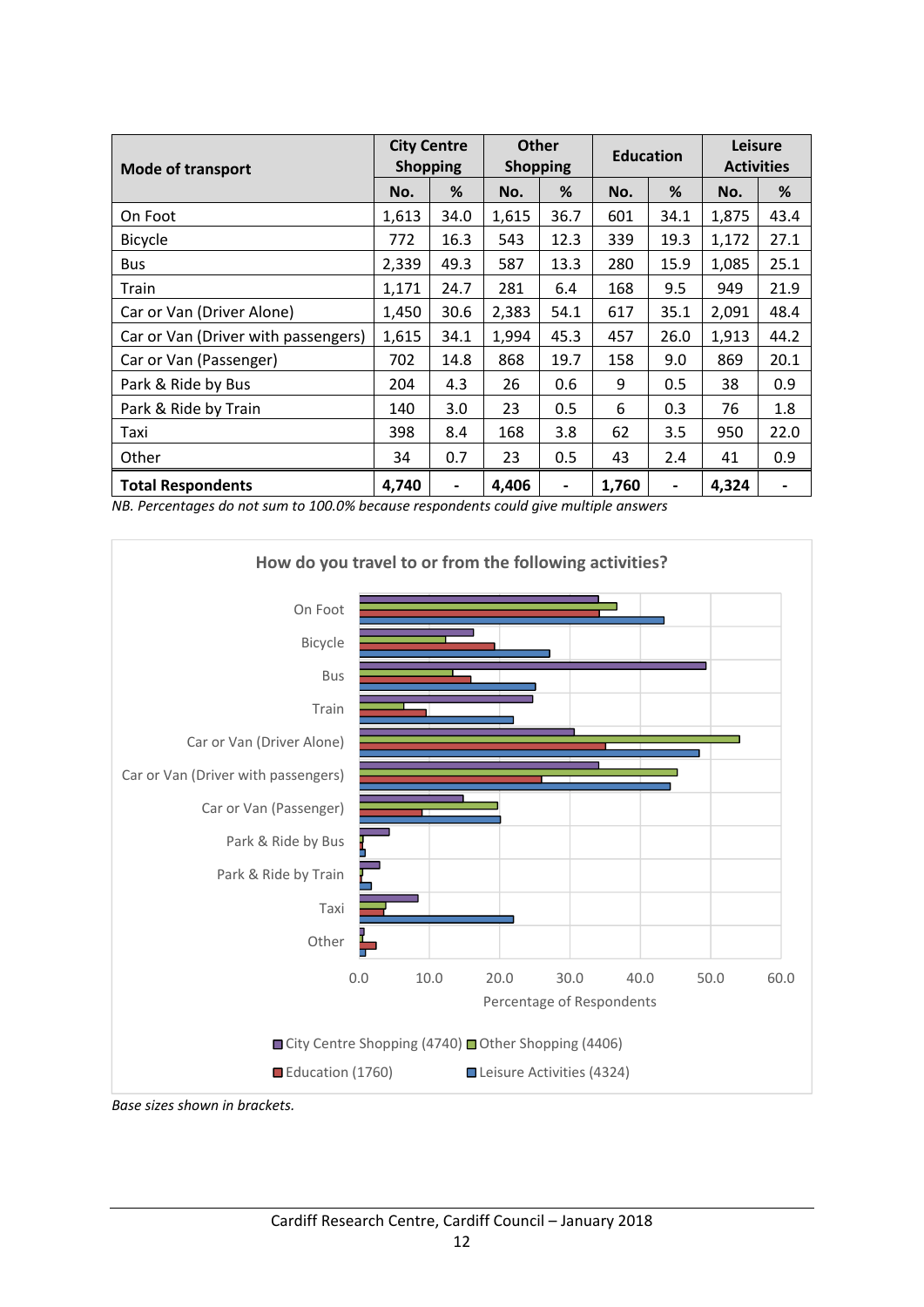78 respondents selected 'Other' and gave further information with 37.2% stating that they are not involved in some or all of the activities. Meanwhile, almost a fifth travelled by motorbike/scooter (19.2%) and 9.0% used a mobility scooter.

| <b>Theme</b>             | No.           | %     |
|--------------------------|---------------|-------|
| Not involved in activity | 29            | 37.2  |
| Motorbike/scooter        | 15            | 19.2  |
| Mobility scooter         | 7             | 9.0   |
| Plane                    | $\mathcal{P}$ | 2.6   |
| Uber                     | $\mathcal{P}$ | 2.6   |
| Boat/water taxi          | $\mathcal{P}$ | 2.6   |
| Miscellaneous            | 21            | 26.9  |
| <b>Total Respondents</b> | 78            | 100.0 |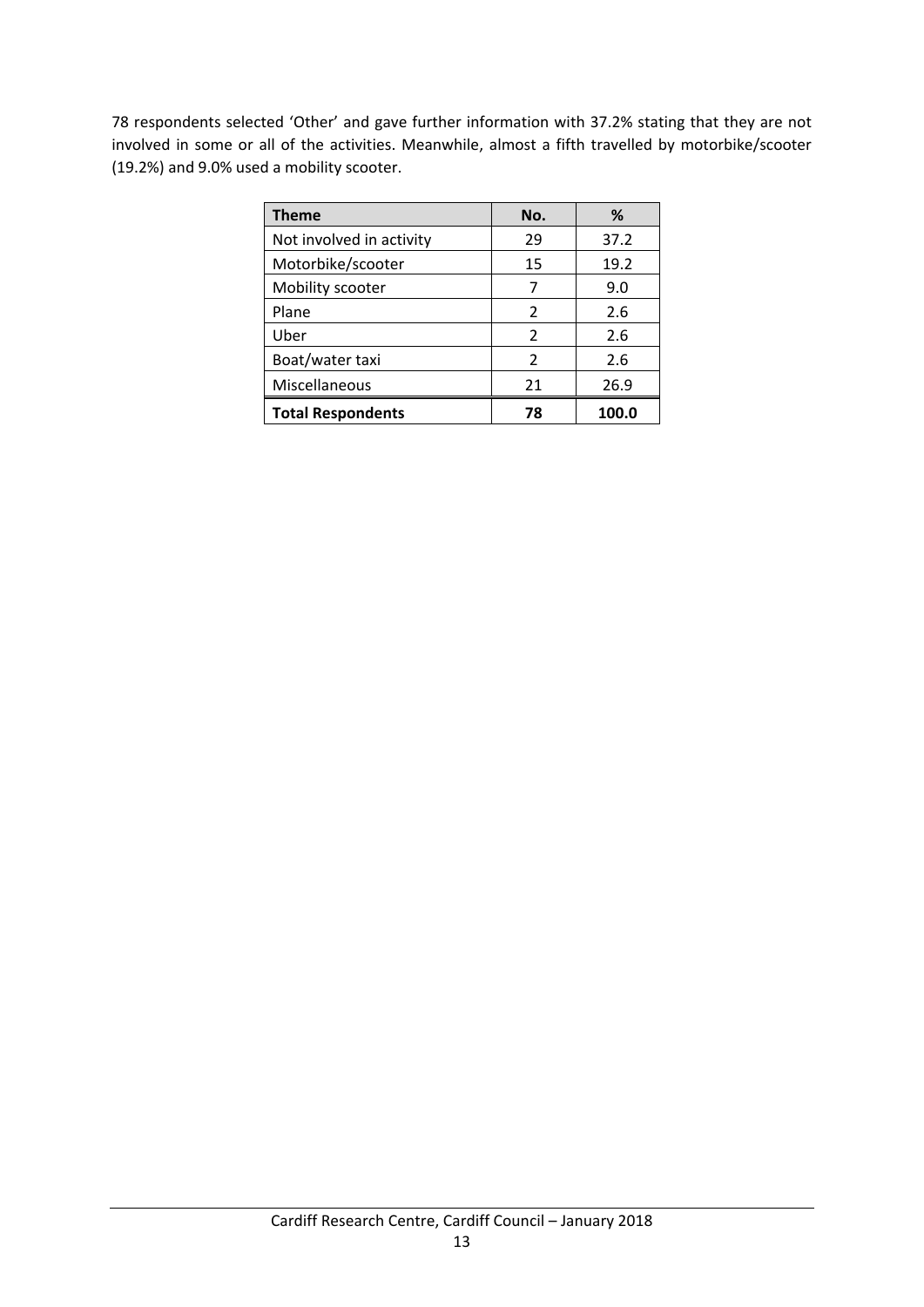## **4.3 If currently in employment, how often do you travel by the following types of transport when commuting to or from work?**

Two-thirds of respondents (66.0%) indicated that they commuted to work at least once a week by car or van (driver alone); more than double the next highest figure of 31.0% for bicycles. Of those using a car or van (driver alone) at least once a week, almost half (49.5%) used it five times a week.



*Base sizes shown in brackets.*

Of the 58 respondents that specified another method of transport, over two-fifths (43.1%) used a motorbike/moped.

| <b>Theme</b>             | No.           | %     |
|--------------------------|---------------|-------|
| Motorbike/moped          | 25            | 43.1  |
| Scooter                  | 5             | 8.6   |
| Not in employment        | 4             | 6.9   |
| Lift from friend         | 4             | 6.9   |
| Mobility scooter         | 3             | 5.2   |
| Run                      | $\mathcal{P}$ | 3.4   |
| Plane                    | $\mathcal{P}$ | 3.4   |
| Miscellaneous            | 13            | 22.4  |
| <b>Total Respondents</b> | 58            | 100.0 |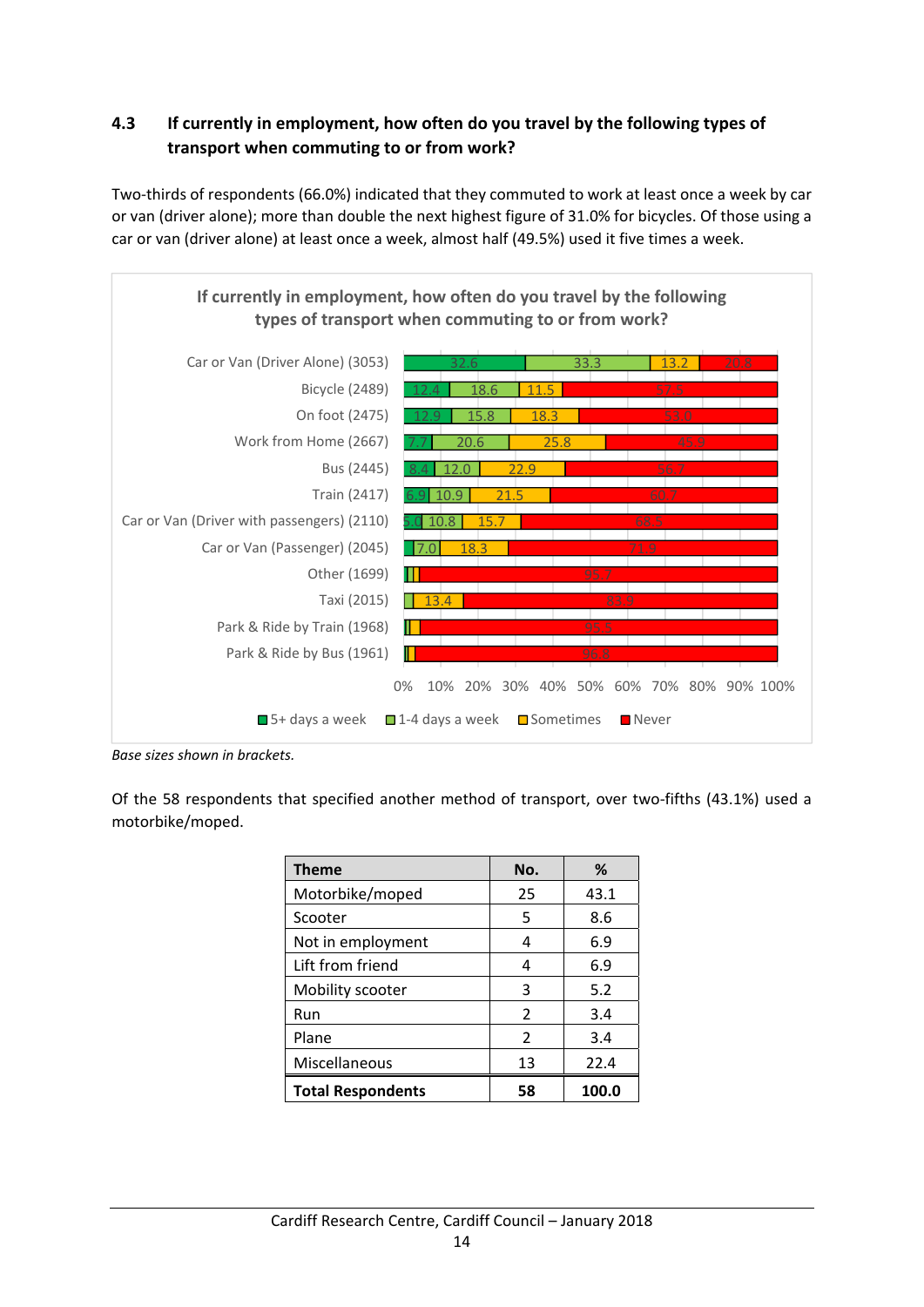## **4.4 How satisfied or dissatisfied are you with each of the following elements of your local bus services, whether you normally use them or not?**

More than half of respondents stated that they were satisfied with the time journeys take by bus (56.5%), the frequency of bus services (52.9%) and the condition of bus stops/shelters (51.2%).

In contrast, over a third were dissatisfied with the provision of real-time information at bus stops (39.0%) and the provision of public transport information (36.3%). In fact, over a quarter of respondents were dissatisfied to some extent with each of the specified elements of the local bus service.



*Base sizes shown in brackets. Excludes 'Don't Know' responses.* 

## **4.5 How satisfied or dissatisfied are you with each of the following elements of cycling facilities, whether you normally use them or not?**

More than half of respondents highlighted dissatisfaction with each of the specified elements of cycling facilities. This was highest for cycling on roads where there are no cycle lanes where almost three‐quarters (74.0%) of respondents expressed dissatisfaction, including 45.5% that were very dissatisfied.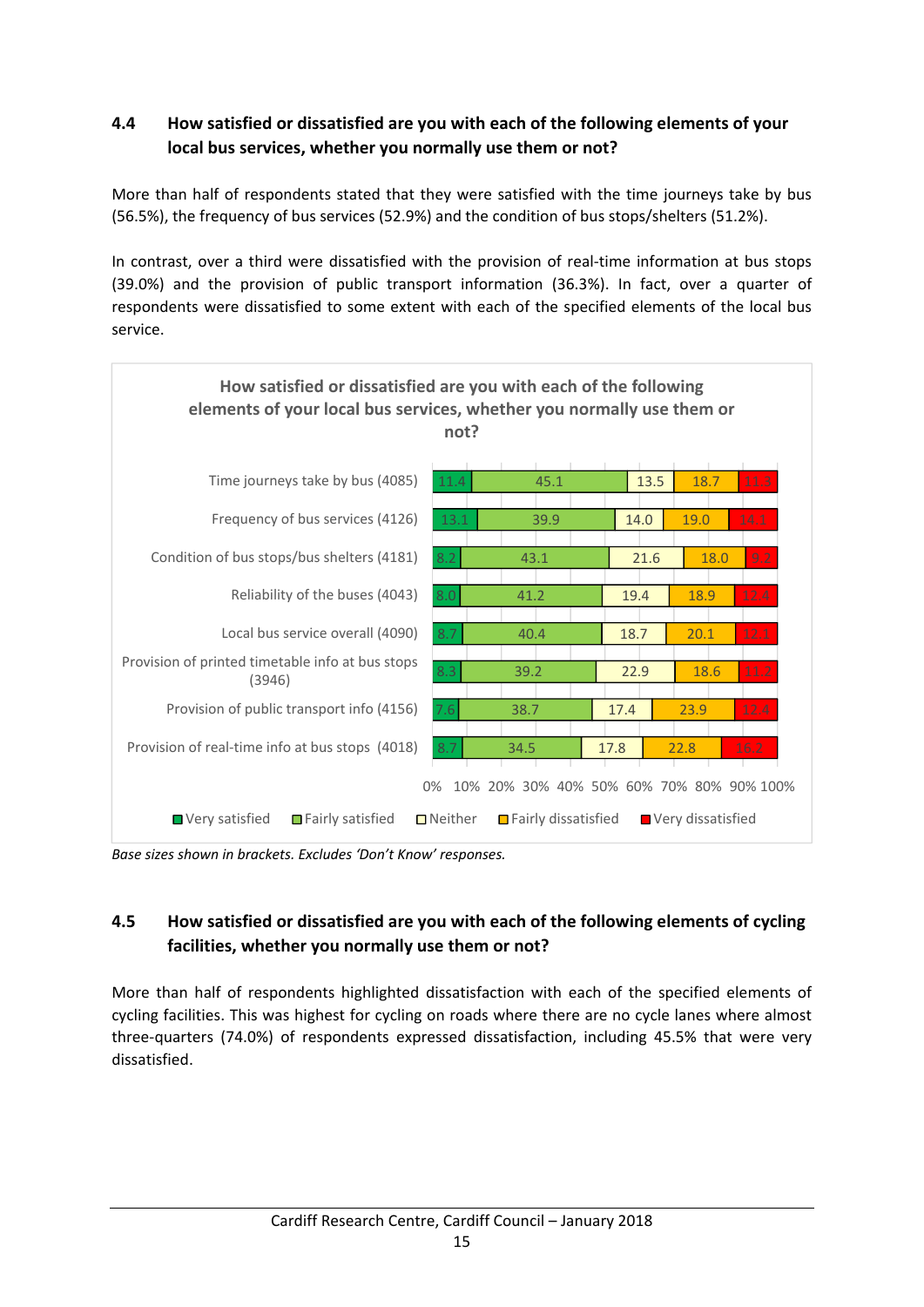

*Base sizes shown in brackets. Excludes 'Don't Know' responses.* 

## **4.6 How safe do you feel cycling and walking in Cardiff?**

Over nine-tenths (94.2%) of respondents said that they felt safe when walking in Cardiff. However, in contrast, more than three‐fifths (61.7%) felt unsafe when cycling in the city.



*Base sizes shown in brackets. Excludes 'Don't Know' responses.* 

More than half of respondents in each of the NPAs felt unsafe when cycling, although this was highest in Cardiff East (77.2%). This figure also exceeded 50% for each of the demographic groups with those identifying themselves as disabled (65.9%) most likely to feel unsafe.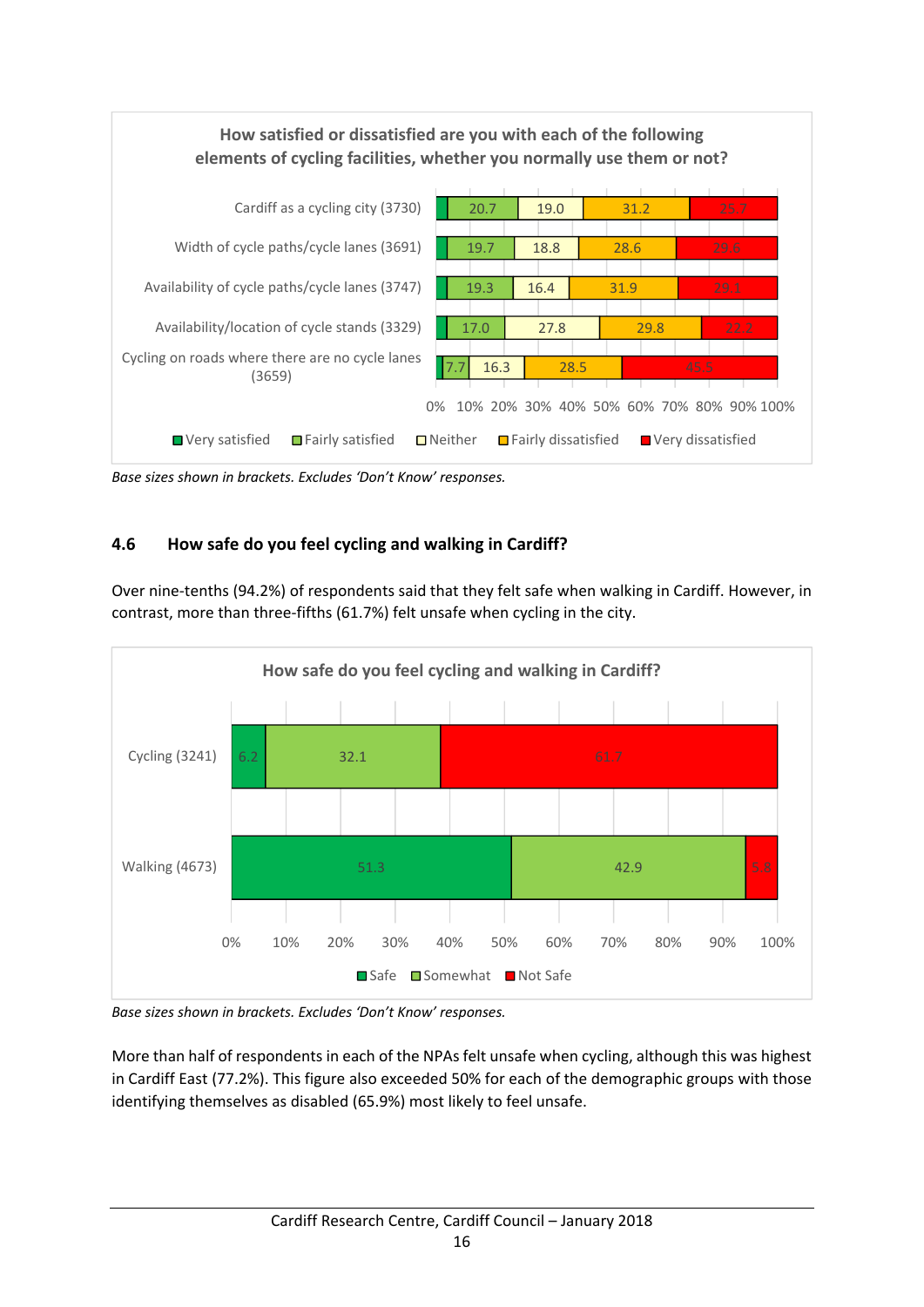

*Base sizes shown in brackets. Excludes 'Don't Know' responses.*



*Base sizes shown in brackets. Excludes 'Don't Know' responses.*

Respondents from Cardiff South East and those identifying themselves as disabled were also most likely to feel unsafe when walking, although these figures were much lower at 10.0% and 15.1% respectively.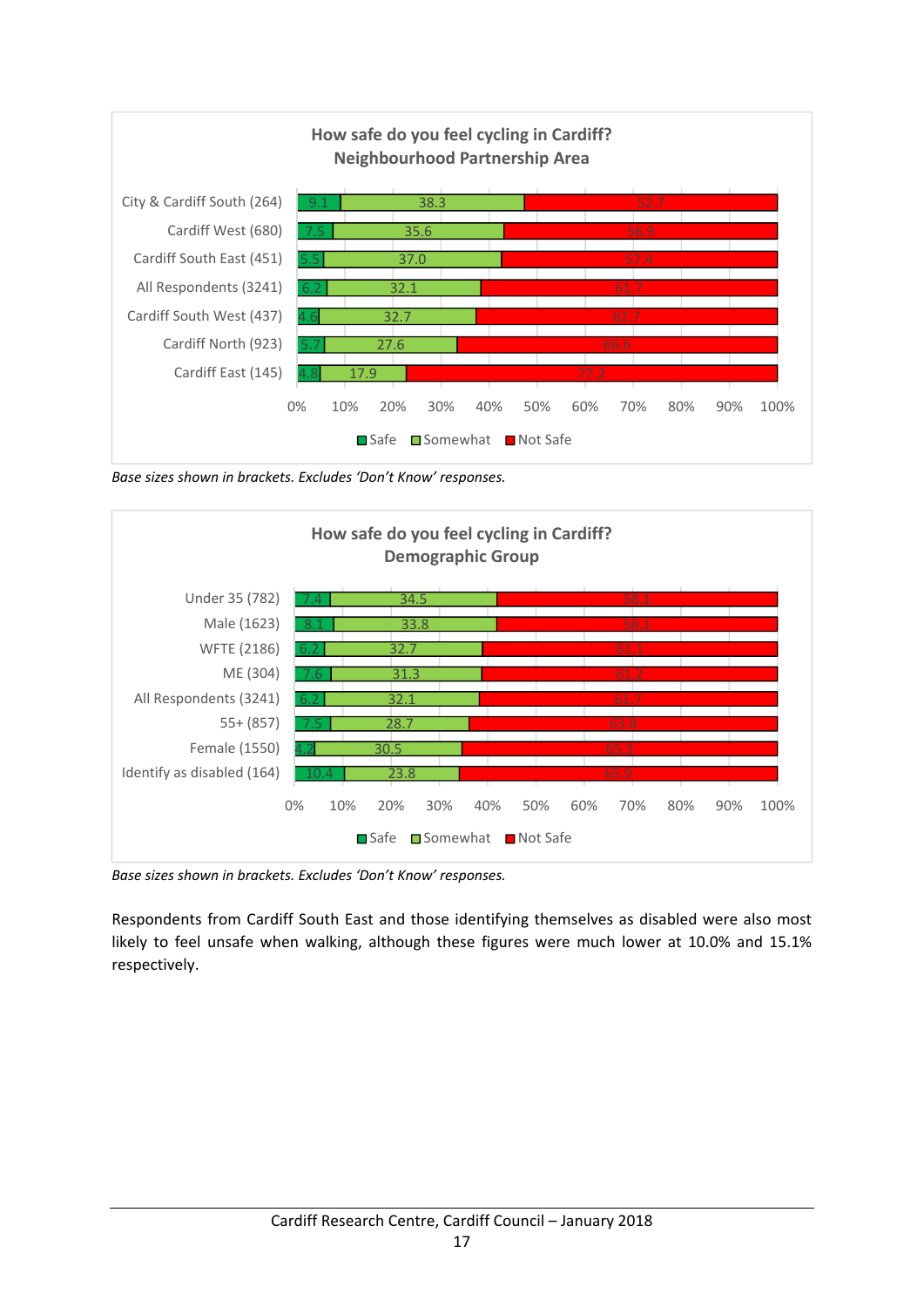

*Base sizes shown in brackets. Excludes 'Don't Know' responses.*



*Base sizes shown in brackets. Excludes 'Don't Know' responses.*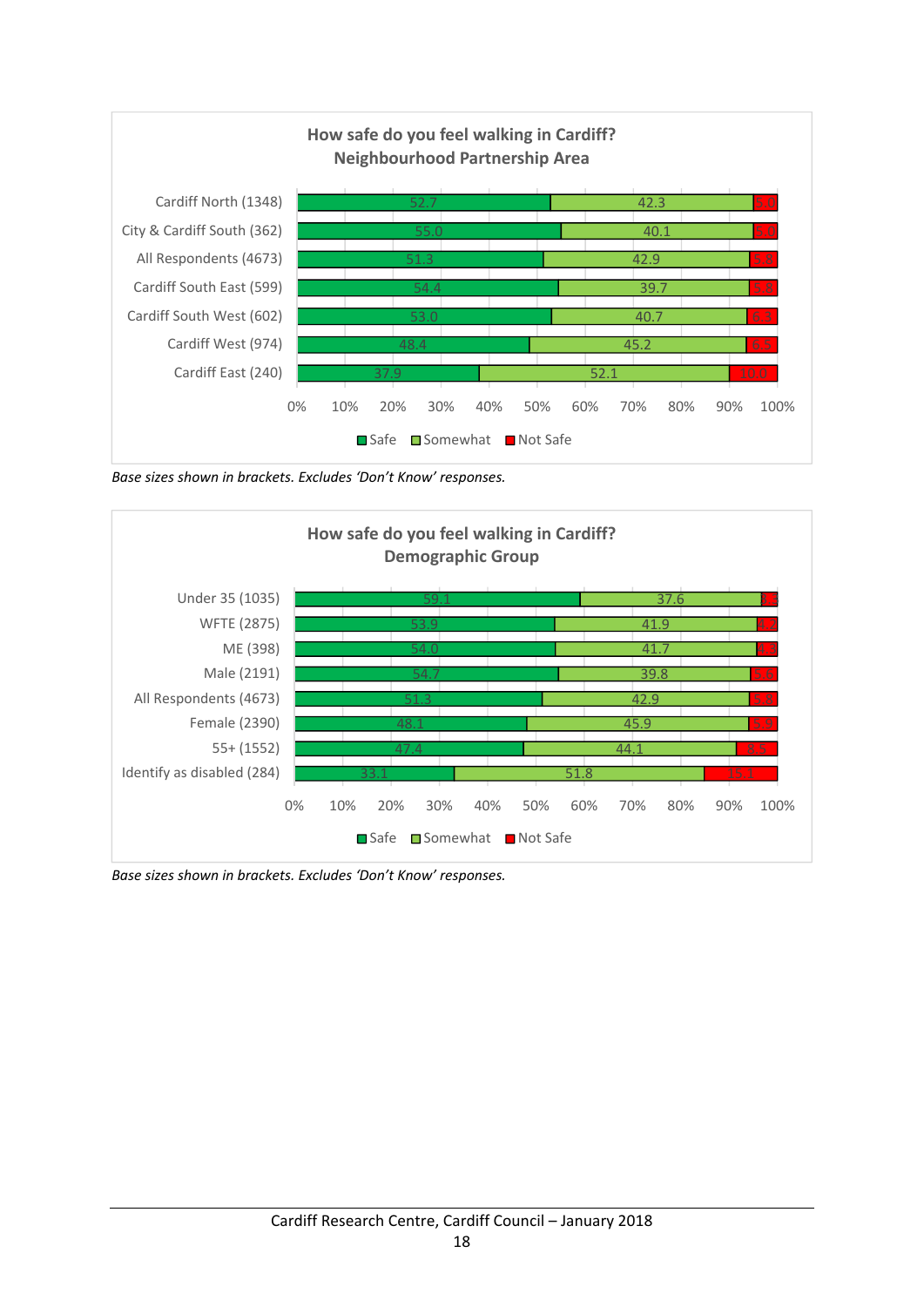#### **4.7 How serious do you think travel and transport problems are in Cardiff?**

Almost three‐quarters (73.8%) of respondents deemed travel and transport problems in Cardiff to be either serious (49.1%) or very serious (24.7%). In contrast, just 1.7% felt there were no problems.



*Base sizes shown in brackets. Excludes 'Don't Know' responses.* 

The chart below, which looks at the severity of travel and transport problems in Cardiff between 2012 and 2017, shows that respondents in 2017 found the issues to be more serious than in previous years. In 2012 and 2013, around half of respondents deemed the problems to be serious or very serious but by 2017 this had increased to nearly three‐quarters, including a quarter that found them to be very serious.



*Base sizes shown in brackets. Excludes 'Don't Know' responses.* 

*NB. There are methodological differences in 2017 compared with previous years. From 2012 to 2016, the Transport Survey was not a standalone survey and instead formed part of Cardiff Council's Ask Cardiff Survey, which covers a wide range of topics.*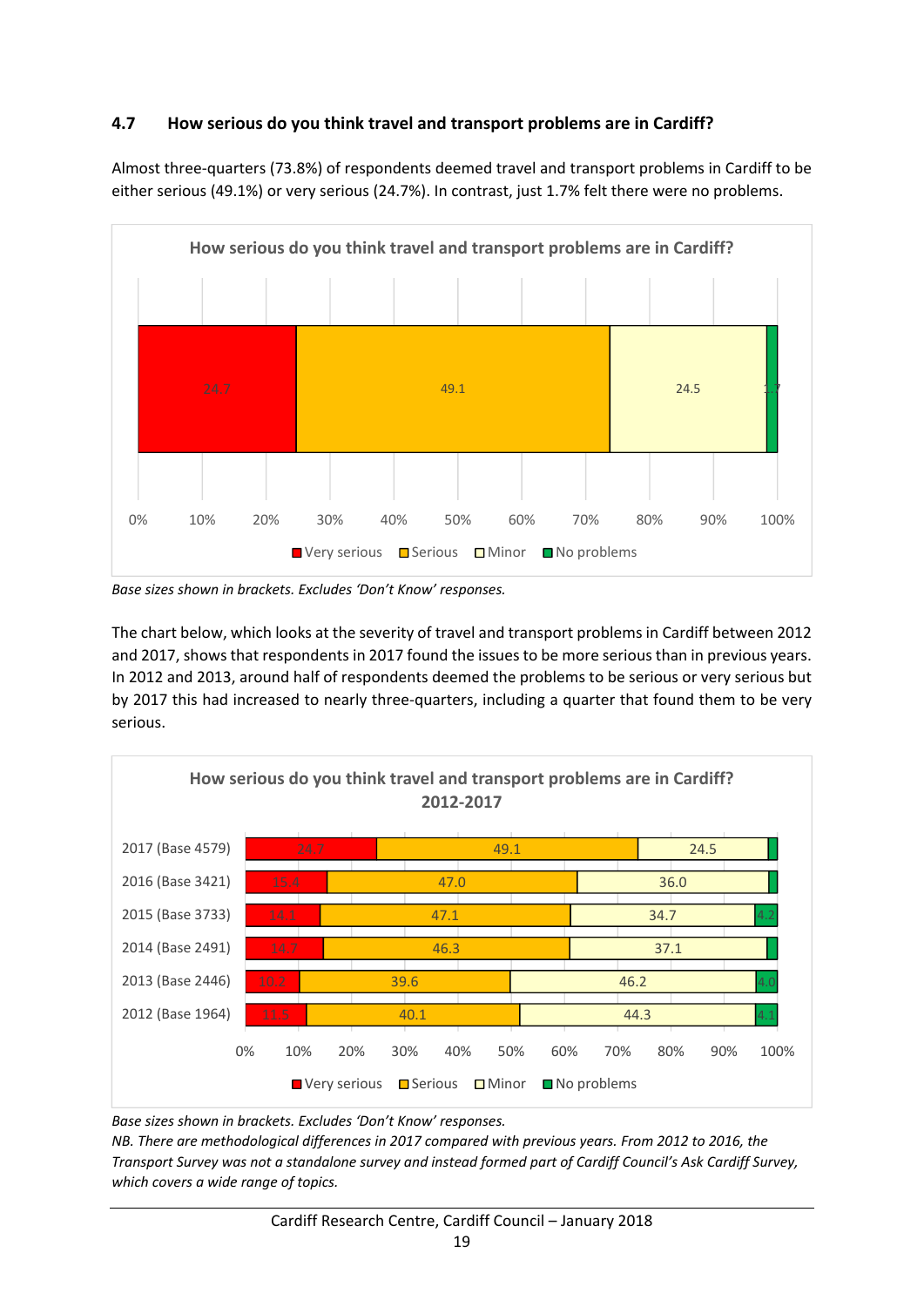More than seven-tenths of respondents from each of the NPAs classified travel and transport problems in Cardiff to be either serious or very serious, with this figure being highest in Cardiff West (78.9%) and Cardiff East (77.9%). In addition, in Cardiff East over a third (34.8%) deemed them to be very serious.



*Base sizes shown in brackets. Excludes 'Don't Know' responses.* 

Across the demographic groups the proportion of respondents classifying the travel and transport problems as either serious or very serious ranged from 67.3% for minority ethnics to 76.6% for males. However, those identifying themselves as disabled (29.7%) were most likely to find them very serious.



*Base sizes shown in brackets. Excludes 'Don't Know' responses.*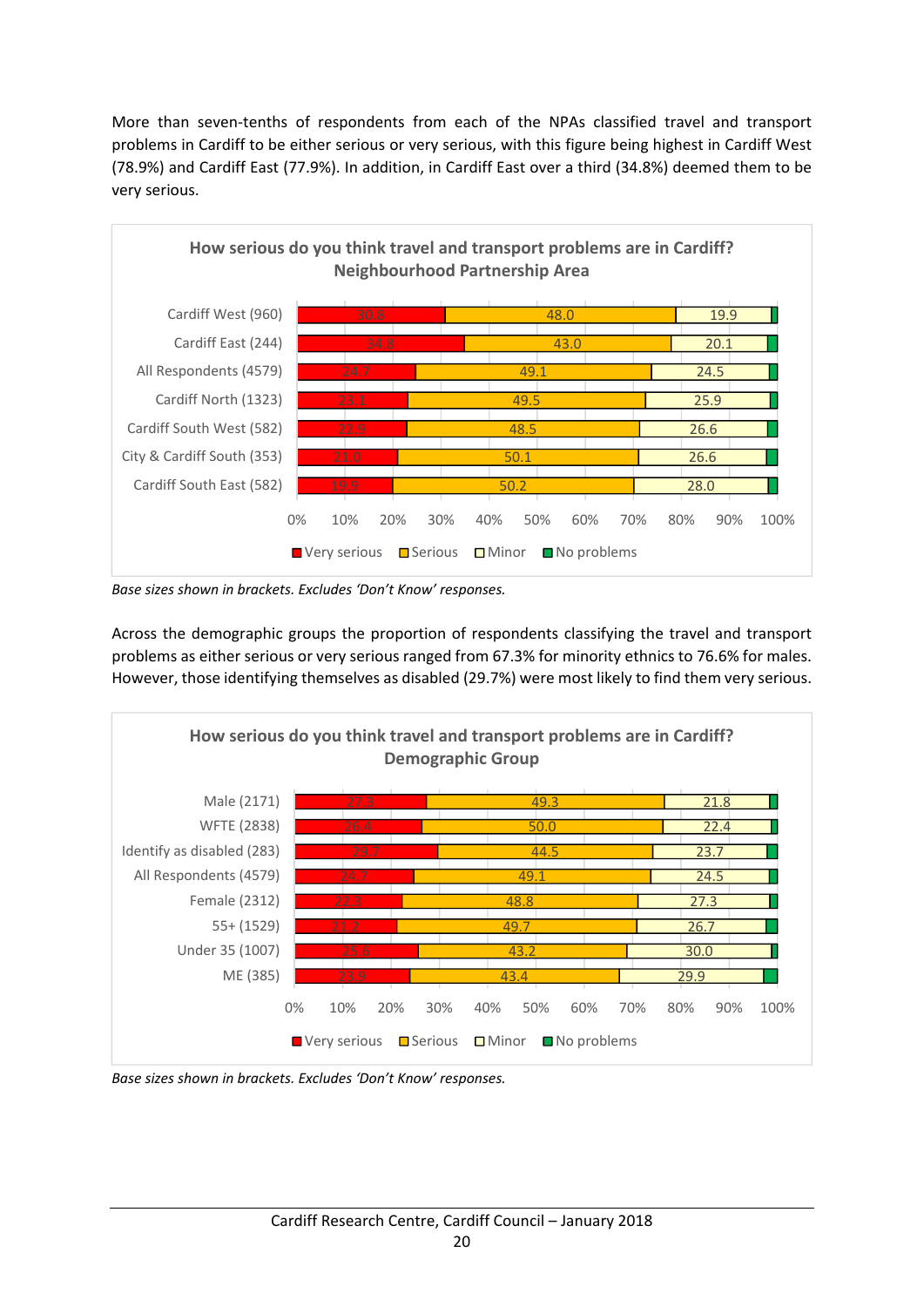## **4.8 What improvements would you like to see to transport in Cardiff, and what do you think Cardiff's priorities for future investment should be?**

Reduced congestion (64.1%) was the transport improvement most respondents would like to see, followed by an improved city centre transport interchange facility (57.2%), and cycling facilities & improved cycle routes (57.0%).

These were also the options that were highlighted as priorities for investment, with cycling facilities & improved cycle routes being selected by 44.9% of respondents, followed by reduced congestion (44.8%) and an improved city centre transport interchange facility (36.4%).



Over a quarter of the additional suggestions for improvement that respondents would like to see related to public transport issues (27.0%). Similarly, the most common proposal as a priority for investment was cheaper, quality public transport (29.7%).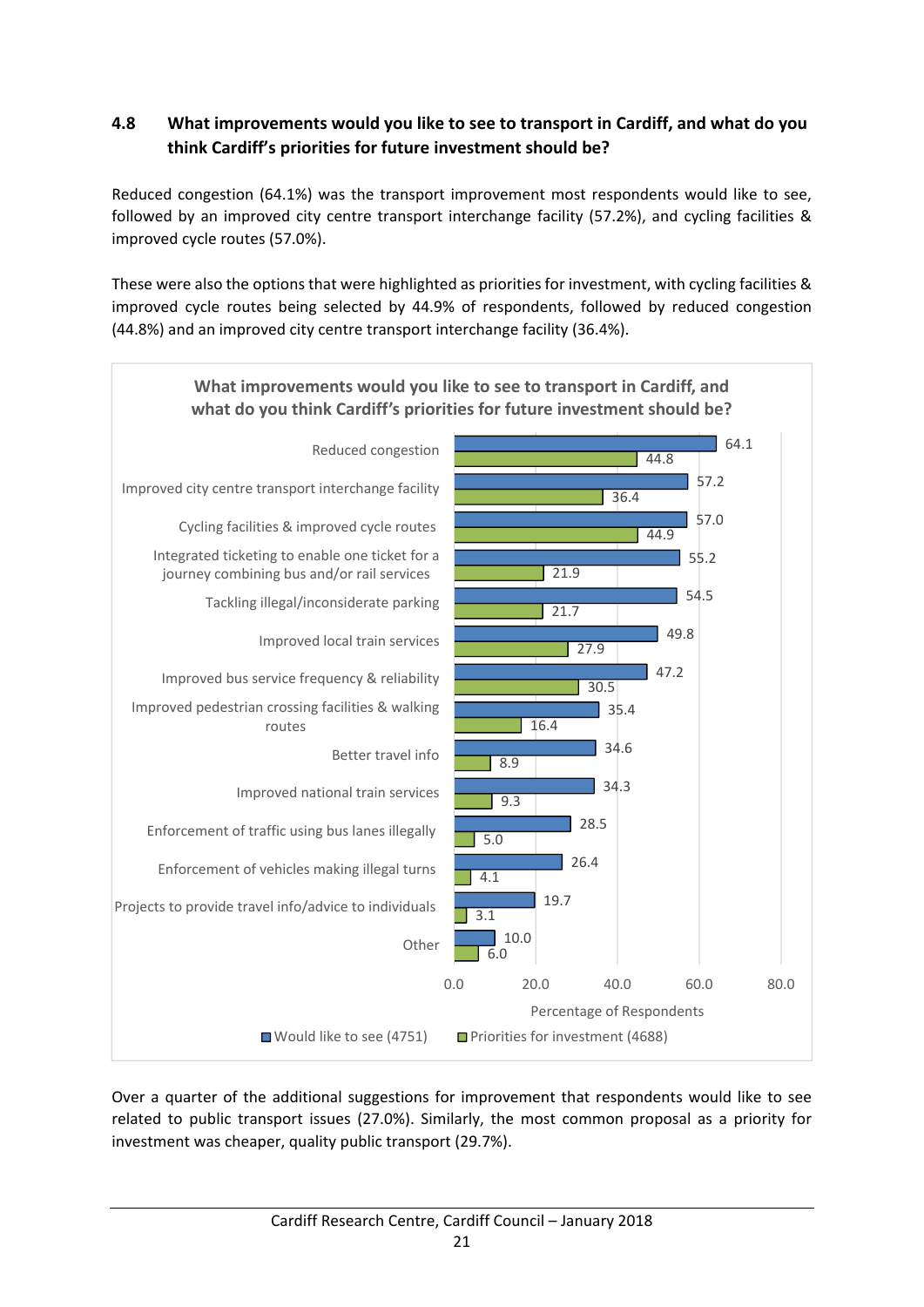| <b>Would like to see:</b>              |     |      |  |  |
|----------------------------------------|-----|------|--|--|
| <b>Theme</b>                           | No. | %    |  |  |
| Public transport issues                | 126 | 27.0 |  |  |
| Poor infrastructure & congestion       | 73  | 15.6 |  |  |
| Poor traffic signalling/calming system | 55  | 11.8 |  |  |
| Bus/cycle lane issues                  | 50  | 10.7 |  |  |
| Price issues                           | 44  | 9.4  |  |  |
| Poor cycling                           | 39  | 8.4  |  |  |
| Parking issues                         | 34  | 7.3  |  |  |
| Poor driving                           | 31  | 6.6  |  |  |
| Metro/tram                             | 16  | 3.4  |  |  |
| Park & ride                            | 10  | 2.1  |  |  |
| Contactless/Oyster cards               | 9   | 1.9  |  |  |
| Disabled access/awareness              | 7   | 1.5  |  |  |
| 20mph limit                            | 7   | 1.5  |  |  |
| Other improvements                     | 108 | 23.1 |  |  |
| Other problems                         | 14  | 3.0  |  |  |
| Miscellaneous                          | 1   | 0.2  |  |  |
| <b>Total Respondents</b>               | 467 |      |  |  |

| <b>Priorities for investment:</b>   |     |      |  |  |
|-------------------------------------|-----|------|--|--|
| Theme                               | No. | %    |  |  |
| Cheaper, quality public transport   | 81  | 29.7 |  |  |
| Increase enforcement                | 31  | 11.4 |  |  |
| Improve road network/infrastructure | 30  | 11.0 |  |  |
| Reduce/improve traffic calming      | 23  | 8.4  |  |  |
| More/cheaper parking                | 23  | 8.4  |  |  |
| Reduce/change bus/cycle lanes       | 23  | 8.4  |  |  |
| Improve road/pavement condition     | 18  | 6.6  |  |  |
| Reduce traffic & pollution          | 18  | 6.6  |  |  |
| Metro/tram system                   | 15  | 5.5  |  |  |
| Improve walking & cycling routes    | 14  | 5.1  |  |  |
| Improve park & ride                 | 14  | 5.1  |  |  |
| Other improvements                  | 42  | 15.4 |  |  |
| Miscellaneous                       | 5   | 1.8  |  |  |
| <b>Total Respondents</b>            | 273 |      |  |  |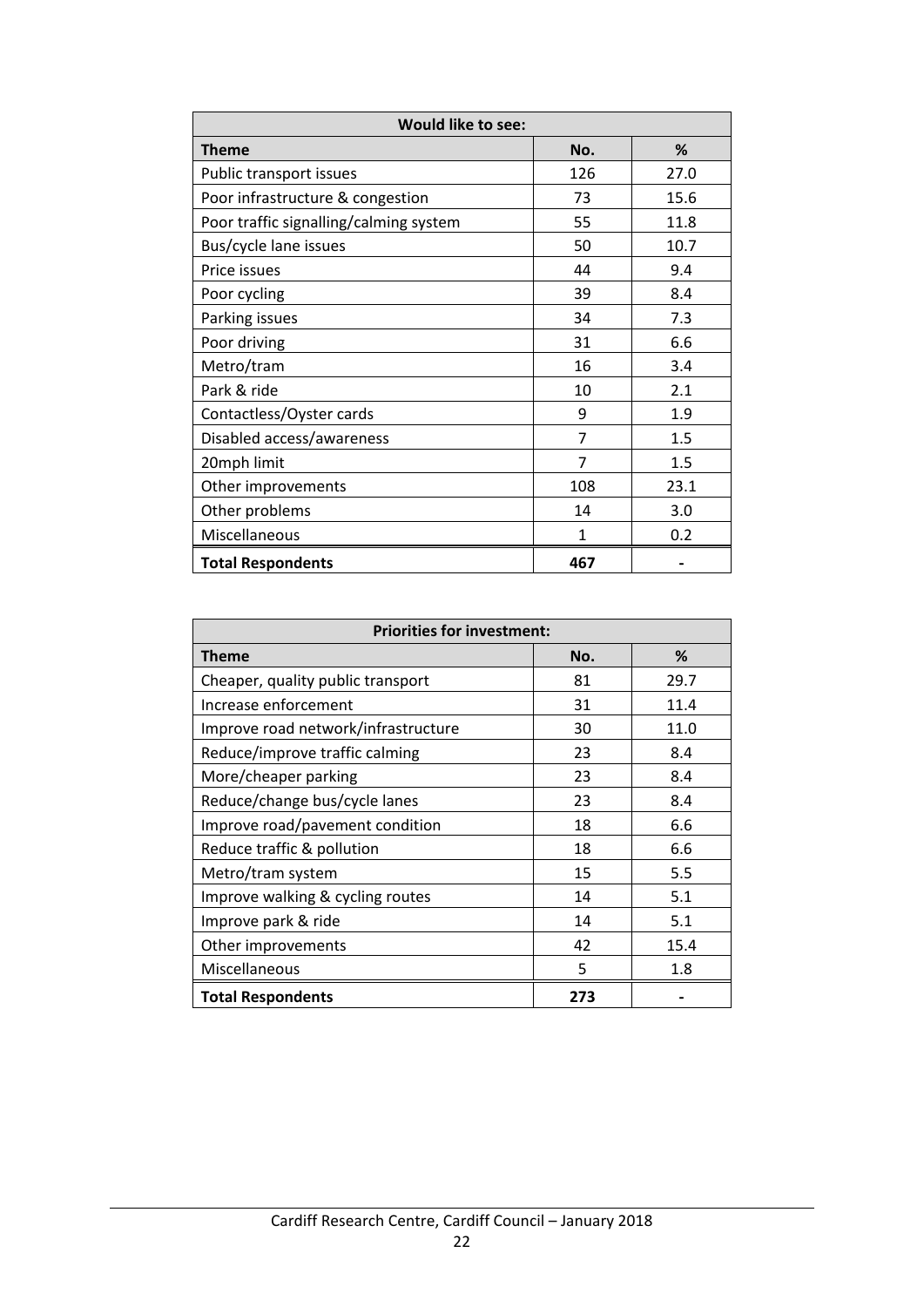## **5.0 RESPONDENT PROFILE**

#### **5.1 Car ownership**

Almost nine‐tenths (88.8%) of respondents have at least one car or van available for use by members of their household. This is significantly below the 29.0% of households that stated they did not own a car/van in the 2011 Census.

| In total, how many cars or vans are owned, or available<br>for use, by members of this household? Include any<br>company car(s) or van(s) available for private use. |       |      |  |  |  |
|----------------------------------------------------------------------------------------------------------------------------------------------------------------------|-------|------|--|--|--|
| No. Cars/Vans                                                                                                                                                        | No.   | %    |  |  |  |
| None                                                                                                                                                                 | 530   | 11.2 |  |  |  |
| 1                                                                                                                                                                    | 2,105 | 44.4 |  |  |  |
| $\mathcal{P}$                                                                                                                                                        | 1,720 | 36.3 |  |  |  |
| 3                                                                                                                                                                    | 310   | 6.5  |  |  |  |
| 4 or more                                                                                                                                                            | 78    | 1.6  |  |  |  |
| <b>Total Respondents</b><br>4.743<br>100.0                                                                                                                           |       |      |  |  |  |

#### **5.2 Age**

Those aged 16-24 are underrepresented in the survey; accounting for just 4.0% of respondents compared with 21.3% of the Cardiff population aged 16+. Those aged 75+ are also underrepresented, possibly due to the survey being internet‐based (hard copies were only available on request), with 2.7% of responses compared with 8.0% of the population aged 16+.

| What was your age on your last birthday? |            |               |                                      |  |  |
|------------------------------------------|------------|---------------|--------------------------------------|--|--|
| Age                                      |            | <b>Survey</b> | Mid-2016<br><b>Estimate</b><br>(ONS) |  |  |
|                                          | No.        | %             | ℅                                    |  |  |
| Under 16                                 | 1          |               |                                      |  |  |
| $16 - 24$                                | 188        | 4.0           | 21.3                                 |  |  |
| 25-34                                    | 859        | 18.1          | 19.9                                 |  |  |
| 35-44                                    | 1,068      | 22.5          | 15.0                                 |  |  |
| 45-54                                    | 1,027      | 21.6          | 14.6                                 |  |  |
| 55-64                                    | 879        | 18.5          | 12.2                                 |  |  |
| 65-74                                    | 594        | 12.5          | 9.1                                  |  |  |
| 75+                                      | 2.7<br>130 |               | 8.0                                  |  |  |
| <b>Total Respondents</b>                 | 4.746      | 100.0         | 100.0                                |  |  |

*NB. Percentages are based on those aged 16+*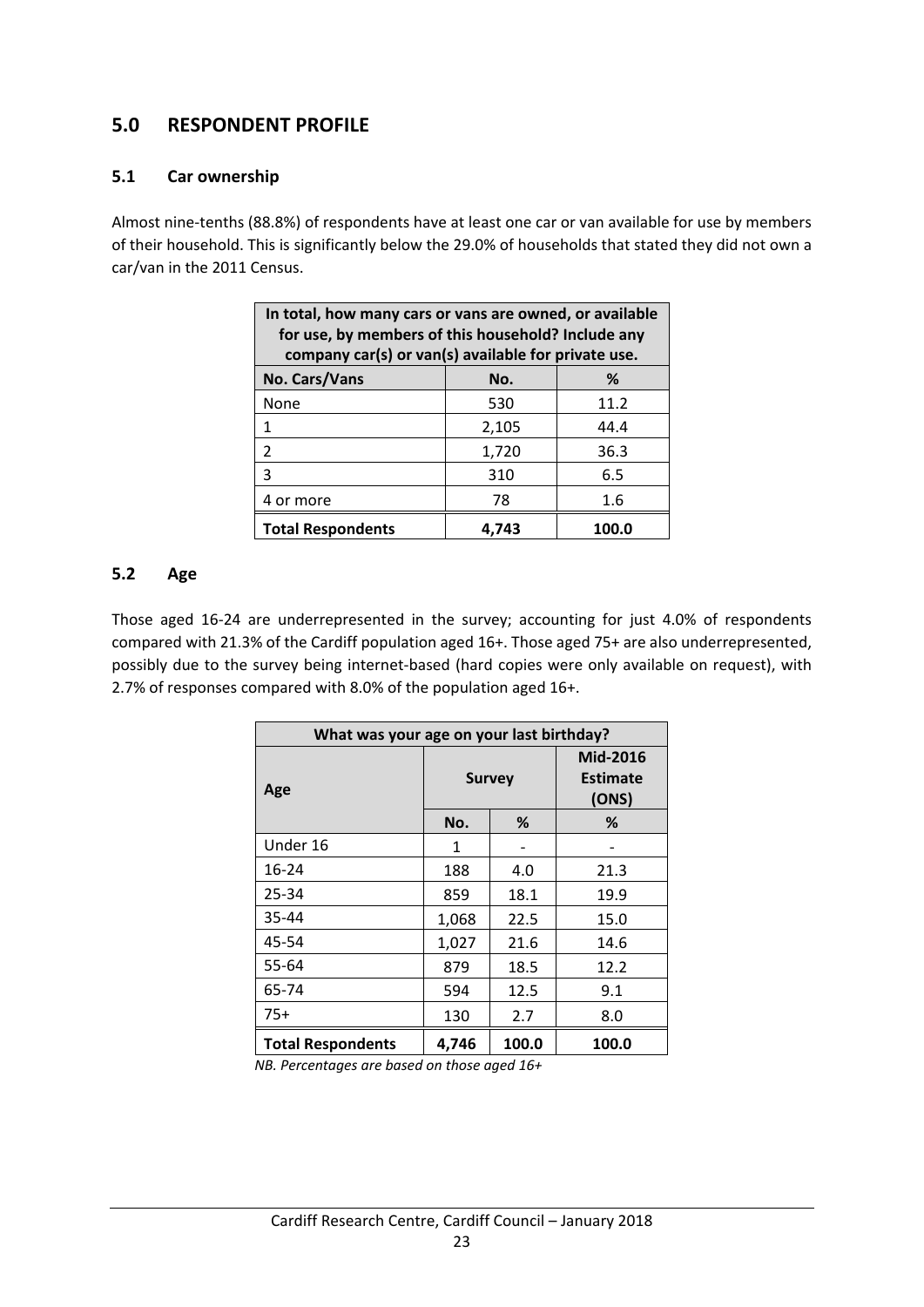#### **5.3 Gender**

Males accounted for 47.9% of the survey, compared with 48.9% of the Cardiff population aged 16+ (2016 mid‐year estimate, ONS).

| Are you?                 |       |       |  |  |
|--------------------------|-------|-------|--|--|
| Gender                   | No.   | ℅     |  |  |
| Male                     | 2,248 | 47.9  |  |  |
| Female                   | 2,432 | 51.8  |  |  |
| Transgender              | 14    | 0.3   |  |  |
| <b>Total Respondents</b> | 4,694 | 100.0 |  |  |

#### **5.4 Children in households**

Over a quarter (26.1%) of households contained at least one child aged 4‐18, with 12.8% containing at least one child aged under four.

| How many children live in your household? |       |      |  |  |
|-------------------------------------------|-------|------|--|--|
| Age of children                           | No.   | ℅    |  |  |
| Aged under 4                              | 508   | 12.8 |  |  |
| Aged 4-18                                 | 1.117 | 26.1 |  |  |

#### **5.5 Working status**

Three-fifths of those responding to the survey (61.8%) reported to be in full time employment. A further 12.9% were working part-time while approximately one-in-six (16.8%) were wholly retired from work.

| Which of the following best describes what you are doing at present? |       |       |  |  |  |
|----------------------------------------------------------------------|-------|-------|--|--|--|
| <b>Working status</b>                                                | No.   | %     |  |  |  |
| Working full time (30+ hours per week)                               | 2,932 | 61.8  |  |  |  |
| Working part time (less than 30 hours per week)                      | 613   | 12.9  |  |  |  |
| On a government training scheme                                      | 1     | 0.0   |  |  |  |
| In full time education                                               | 104   | 2.2   |  |  |  |
| Unemployed - Registered Job Seeker                                   | 23    | 0.5   |  |  |  |
| On a zero hour contract                                              | 19    | 0.4   |  |  |  |
| Permanently sick or disabled person                                  | 67    | 1.4   |  |  |  |
| Wholly retired from work                                             | 795   | 16.8  |  |  |  |
| Looking after home                                                   | 40    | 0.8   |  |  |  |
| Caring for a child or adult                                          | 56    | 1.2   |  |  |  |
| Unemployed - Unregistered but seeking work                           | 19    | 0.4   |  |  |  |
| Other                                                                | 73    | 1.5   |  |  |  |
| <b>Total Respondents</b>                                             | 4,742 | 100.0 |  |  |  |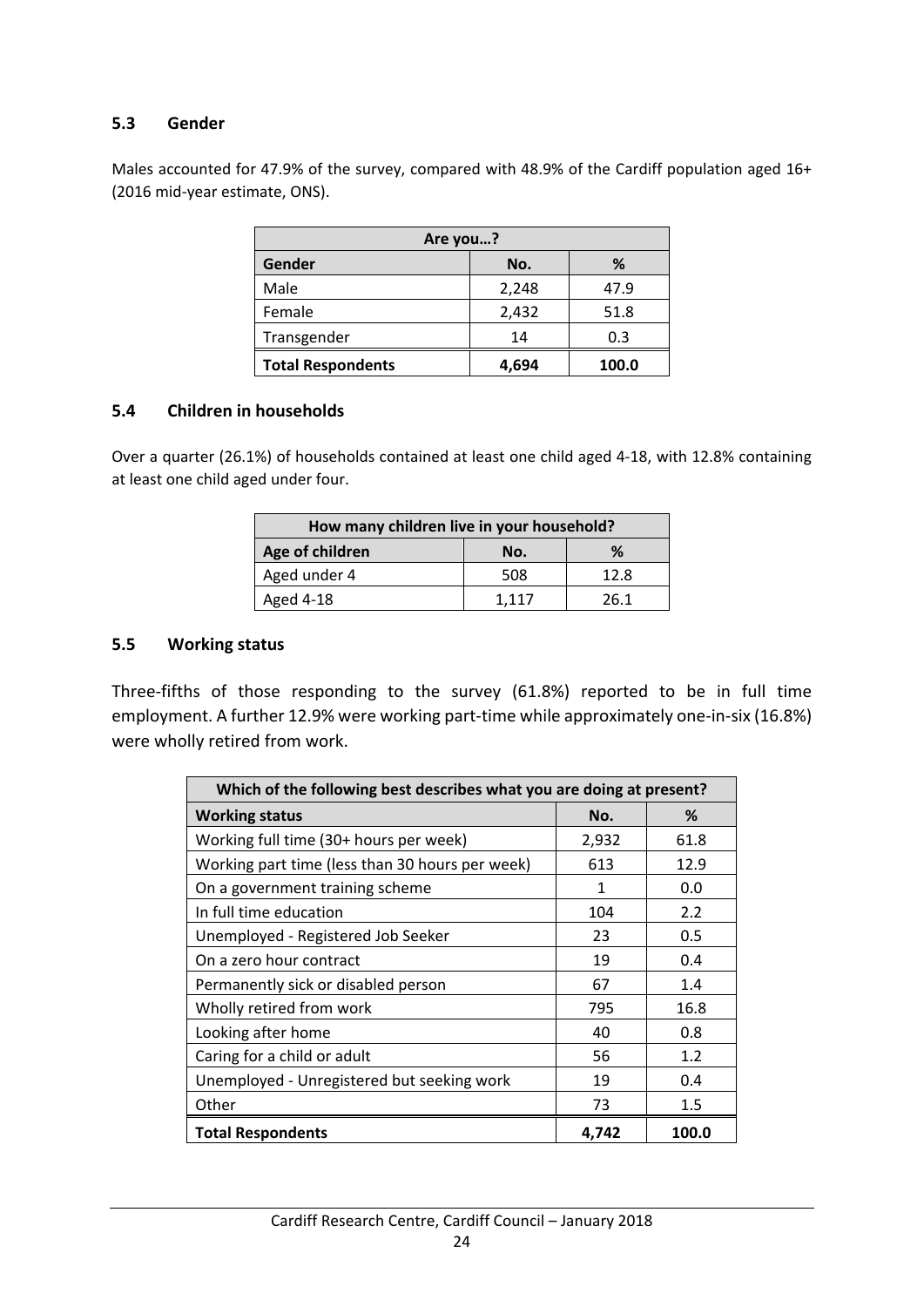#### **5.6 Housing tenure**

A third (33.7%) of respondents reported to own their home outright, whilst 44.4% owned their property with a mortgage.

| Which of the following best describes your housing tenure? |       |       |  |
|------------------------------------------------------------|-------|-------|--|
| <b>Housing tenure</b>                                      | No.   | %     |  |
| Owned outright                                             | 1,587 | 33.7  |  |
| Owned with a mortgage                                      | 2,095 | 44.4  |  |
| Rented from the Local Authority                            | 90    | 1.9   |  |
| Rented from a Housing Association                          | 113   | 2.4   |  |
| Private rented                                             | 750   | 15.9  |  |
| Other                                                      | 81    | 1.7   |  |
| <b>Total Respondents</b>                                   | 4.716 | 100.0 |  |

#### **5.7 Disability**

6.4% of respondents identified themselves as disabled.

| Do you identify as a disabled person? |       |       |
|---------------------------------------|-------|-------|
| <b>Response</b>                       | No.   | %     |
| Yes                                   | 298   | 6.4   |
| No                                    | 4,292 | 91.5  |
| Prefer not to say                     | 100   | 2.1   |
| <b>Total Respondents</b>              | 4,690 | 100.0 |

#### **5.8 Medical conditions**

All respondents were given a list of medical conditions and asked if any applied to them. Of the 1,050 people that answered the question, two-fifths (39.7%) reported having a long-standing illness or health condition, while a fifth (20.3%) were deaf/deafened/hard of hearing.

| Please tick any of the following that apply to you: |       |      |
|-----------------------------------------------------|-------|------|
| <b>Condition</b>                                    | No.   | %    |
| Deaf/Deafened/Hard of hearing                       | 213   | 20.3 |
| Mental health difficulties                          | 176   | 16.8 |
| Learning impairment/difficulties                    | 33    | 3.1  |
| Visual impairment                                   | 53    | 5.0  |
| Wheelchair user                                     | 19    | 1.8  |
| Mobility impairment                                 | 197   | 18.8 |
| Long-standing illness or health condition           | 417   | 39.7 |
| (e.g. cancer, HIV, diabetes, or asthma)             |       |      |
| Prefer not to say                                   | 180   | 17.1 |
| Other                                               | 50    | 4.8  |
| <b>Total Respondents</b>                            | 1,050 |      |

*NB. Percentages do not sum to 100.0% as respondents could give multiple answers*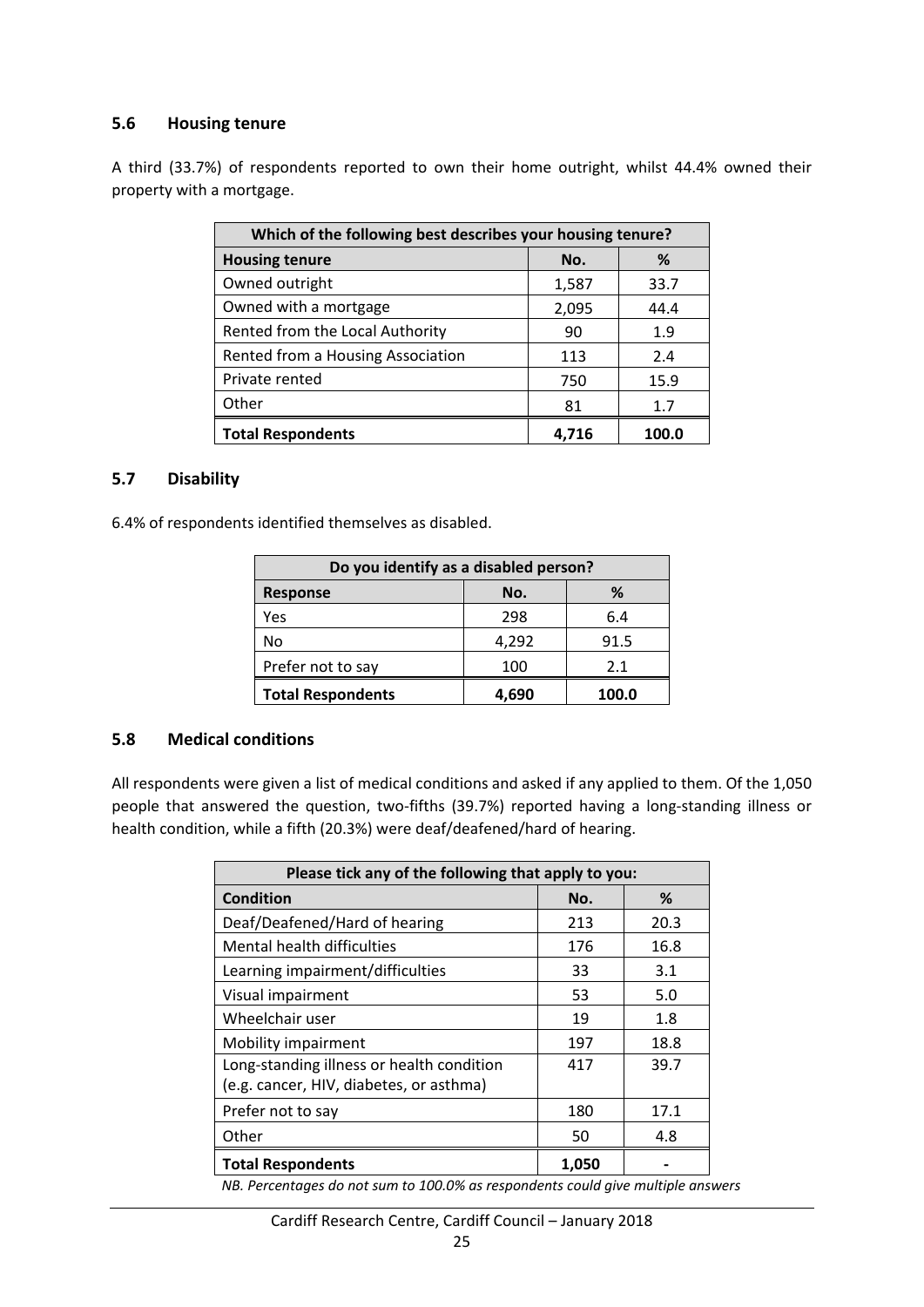#### **5.9 Religion**

Less than two-fifths (38.5%) stated that they belonged to a particular religion.

| Do you regard yourself as belonging to any particular religion? |       |       |  |
|-----------------------------------------------------------------|-------|-------|--|
| <b>Response</b>                                                 | No.   | %     |  |
| Yes                                                             | 1,794 | 38.5  |  |
| No, no religion                                                 | 2,868 | 61.5  |  |
| <b>Total Respondents</b>                                        | 4,662 | 100.0 |  |

Of those belonging to a religion, nearly nine‐tenths (88.7%) defined themselves as Christian.

| If yes, please specify:                                                                                 |       |       |
|---------------------------------------------------------------------------------------------------------|-------|-------|
| <b>Religion</b>                                                                                         | No.   | ℅     |
| <b>Buddhist</b>                                                                                         | 16    | 0.9   |
| Christian (Including Church in Wales,<br>Catholic, Protestant and all other<br>Christian denominations) | 1,584 | 88.7  |
| Hindu                                                                                                   | 19    | 1.1   |
| Jewish                                                                                                  | 8     | 0.4   |
| Muslim                                                                                                  | 48    | 2.7   |
| Sikh                                                                                                    | 4     | 0.2   |
| Other                                                                                                   | 33    | 1.8   |
| Prefer not to answer                                                                                    | 73    | 4.1   |
| <b>Total Respondents</b>                                                                                | 1,785 | 100.0 |

#### **5.10 Sexual orientation**

The majority of respondents (81.0%) described their sexual orientation as heterosexual/straight. Meanwhile, 2.5% were gay men, 2.5% bisexual and 1.5% gay women/lesbian.

| How would you describe your sexual orientation? |       |       |
|-------------------------------------------------|-------|-------|
| <b>Sexual orientation</b>                       | No.   | %     |
| <b>Bisexual</b>                                 | 117   | 2.5   |
| Gay Woman/Lesbian                               | 67    | 1.5   |
| Gay Man                                         | 116   | 2.5   |
| Heterosexual/Straight                           | 3,724 | 81.0  |
| Other                                           | 17    | 0.4   |
| Prefer not to answer                            | 555   | 12.1  |
| <b>Total Respondents</b>                        | 4,596 | 100.0 |